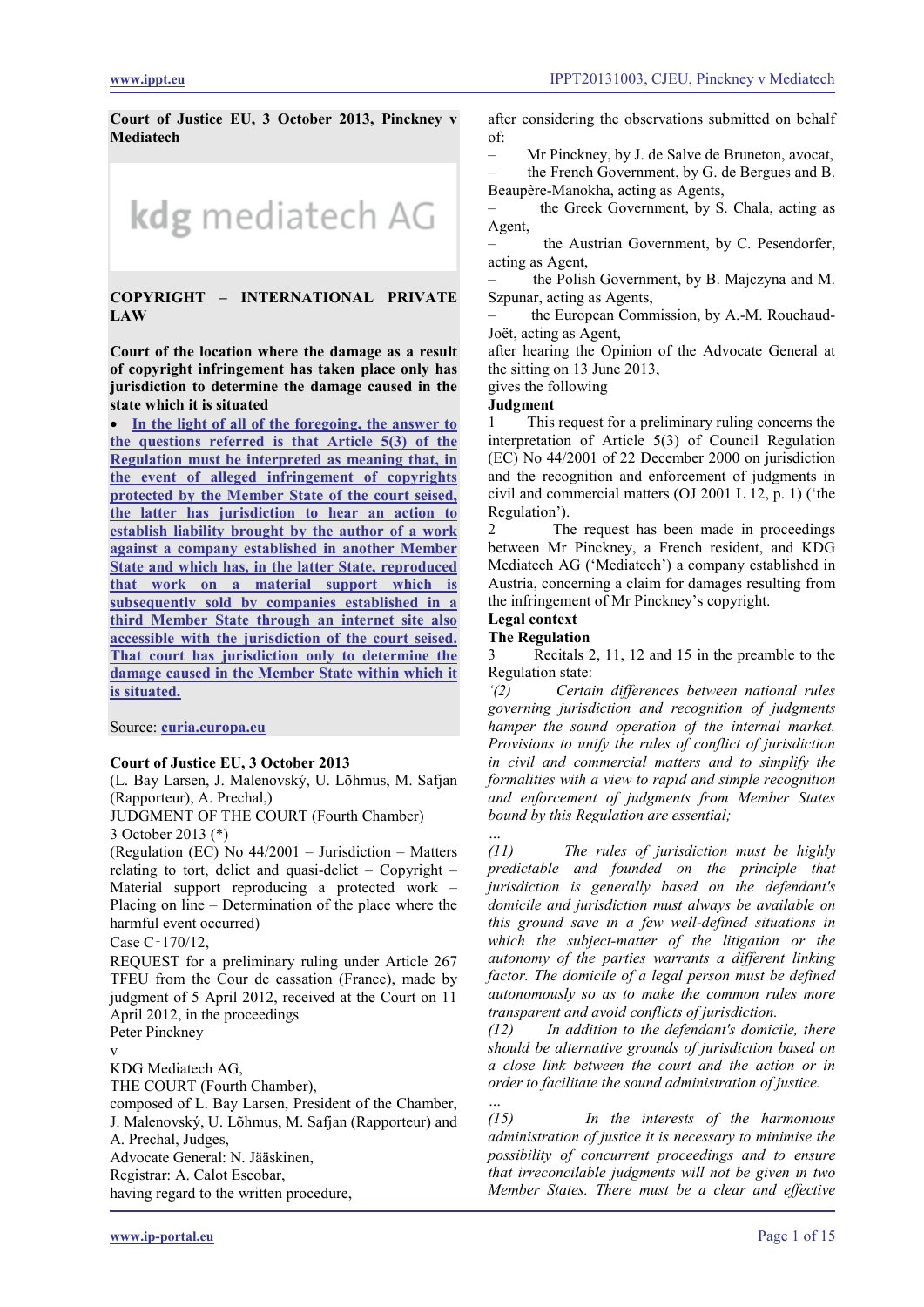*mechanism for resolving cases of lis pendens and related actions and for obviating problems flowing from national differences as to the determination of the time when a case is regarded as pending. For the purposes of this Regulation that time should be defined autonomously.'*

4 The rules of jurisdiction in Chapter II of the Regulation consist of Articles 2 to 31.

5 Article 2(1) of the Regulation, in Section 1 of Chapter II, entitled 'General provisions', is worded as follows:

*'Subject to this Regulation, persons domiciled in a Member State shall, whatever their nationality, be sued in the courts of that Member State.'*

6 Article 3(1) of the Regulation, also in Section 1, provides:

*'Persons domiciled in a Member State may be sued in the courts of another Member State only by virtue of the rules set out in Sections 2 to 7 of this Chapter.'*

7 Article 5 is in Section 2 of Chapter II, which is entitled 'Special jurisdiction'. According to Article 5(3):

*'A person domiciled in a Member State may, in another Member State, be sued:*

*… (3) in matters relating to tort, delict or quasi-delict, in the courts for the place where the harmful event occurred or may occur;'*.

# **Directive 2001/29/EC**<br>8 Directive

Directive 2001/29/EC of the European Parliament and of the Council of 22 May 2001 on the harmonisation of certain aspects of copyright and related rights in the information society (OJ 2001 L 167, p. 10), in Chapter II, entitled 'Rights and Exceptions', contains, inter alia, Articles 2 to 4 which concern, respectively, the reproduction right, the right of communication to the public of works and the right of making available to the public other subject-matter and the distribution right.

### **The dispute in the main proceedings and the questions referred**

Mr Pinckney, who lives in Toulouse (France), claims to be the author, composer and performer of 12 songs recorded by the group Aubrey Small on a vinyl record.

10 When he discovered that those songs had been reproduced without his authority on a compact disc (CD) pressed in Austria by Mediatech, then marketed by United Kingdom companies Crusoe or Elegy through various internet sites accessible from his residence in Toulouse, Mr Pinckney brought an action, on 12 October 2006, against Mediatech before the Tribunal de grande instance de Toulouse (Regional Court, Toulouse) seeking compensation for damage sustained on account of the infringement of his copyrights.

11 Mediatech challenged the jurisdiction of the French courts. By order of 14 February 2008, the judge preparing the case for trial at the Tribunal de grande instance de Toulouse dismissed that plea of lack of jurisdiction on the ground that the very fact that Mr

Pinckney had been able to purchase the records concerned at his residence in France from an internet site accessible to the French public was sufficient to establish a substantial connection between the facts and the alleged damage, justifying the jurisdiction of the court seised.

12 Mediatech appealed against that judgment, arguing that the CDs had been pressed in Austria, where its headquarters is situated, at the request of a United Kingdom company which marketed them through an internet site. Thus, it claimed, the only courts having jurisdiction are the courts of the place of the defendant's domicile, which is in Austria, or the courts of the place where the damage was caused, that is the place where the alleged infringement was committed, in the United Kingdom.

13 By a judgment of 21 January 2009, the Cour d'appel de Toulouse (Court of Appeal, Toulouse) held that the Tribunal de grande instance de Toulouse lacked jurisdiction on the ground that the defendant is domiciled in Austria and the place where the damage occurred cannot be situated in France, and that there was no need to examine the liability of Mediatech and Crusoe or Elegy in the absence of any allegation of collusion between them and Mediatech.

14 Mr Pinckney brought an appeal in cassation against that judgment, relying on Article 5(3) of the Regulation. He argued that the French courts have jurisdiction and that his action was wrongly rejected.<br>15 In those circumstances the Court of cassati

In those circumstances the Court of cassation decided to stay its proceedings and to refer the following questions to the Court of Justice for a preliminary ruling:

*'1. Is Article 5(3) of … [the Regulation] to be interpreted as meaning that, in the event of an alleged infringement of copyright committed by means of content placed online on a website,* 

*– the person who considers that his rights have been infringed has the option of bringing an action to establish liability before the courts of each Member State in the territory of which content placed online is or has been accessible, in order to obtain compensation solely in respect of the damage suffered on the territory of the Member State of the court before which the action is brought,*

*– does that content also have to be, or to have been, directed at the public located in the territory of that Member State, or must some other clear connecting factor be present?* 

*or*

*2. Is the answer to Question 1 the same if the alleged infringement of copyright results, not from the placing of dematerialised content online, but, as in the present case, from the online sale of a material carrier medium which reproduces that content?'*

## **The questions referred for a preliminary ruling Admissibility**

16 The Austrian Government submits that the questions are inadmissible. They are hypothetical as regards the facts of the case in the main proceedings because they do not concern the act of reproduction by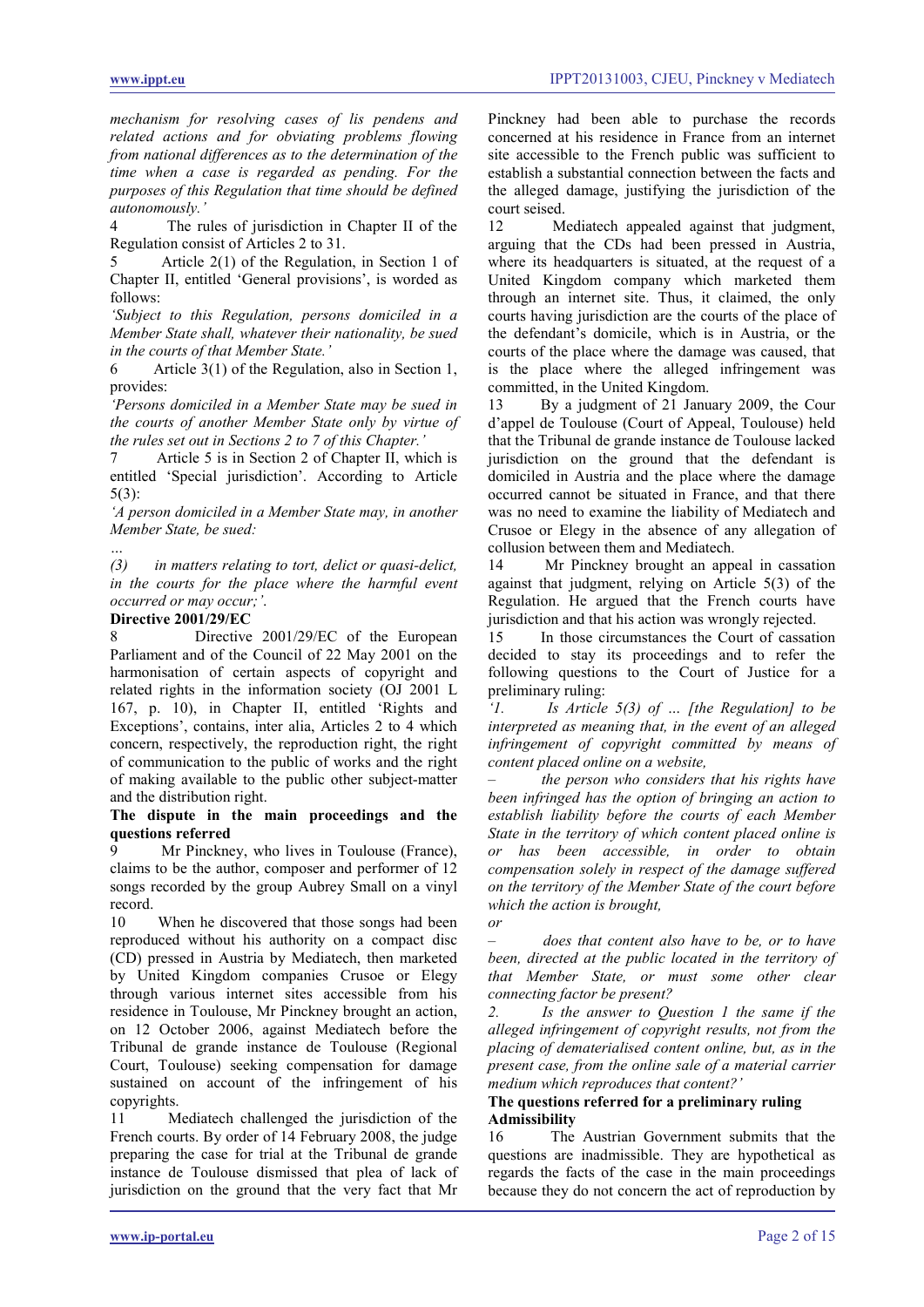Mediatech, but subsequent acts of distribution by the United Kingdom companies concerned. It does not appear from the summary of the facts in the main proceedings that Mediatech organised the distribution of the CDs by those companies or that it had any connection with them whatsoever.

17 In any event, according to the Austrian Government, the first question is inadmissible because it starts from the incorrect premiss that dematerialised content, that is the work itself, was offered on line, whereas the offer at issue in the main proceedings only concerned a material support reproducing that content.

18 In that connection, it must be recalled that, according to settled case-law, the Court can decline to rule on a request for a preliminary ruling from a national court only where it is quite obvious that the interpretation of European Union law that is sought bears no relation to the facts of the main action or to its subject–matter, where the problem is hypothetical, or where the Court does not have before it the factual or legal material necessary to give a useful answer to the questions submitted to it (Case C-11/07 Eckellkamp and Others [2008] ECR I‑6845, paragraph 28 and Case C-259/12 Rodopi-M 91 [2013] ECR, paragraph 27).

19 The Court has also held that the justification for a request for a preliminary ruling is not that it enables advisory opinions on general or hypothetical questions to be delivered, but rather that it is necessary for the effective resolution of a dispute (Case C-459/07 Elshani [2009] ECR I-2759, paragraph 42).

20 In the present case, it is common ground that the referring court is dealing with an allegation of copyright infringement resulting from the online offer of a material support reproducing a protected work and that the issue as to whether the French courts have jurisdiction to hear that allegation is the very subjectmatter of the dispute in the main proceedings. In the light of all the information before the Court, it does appear that the outcome of that dispute depends on the answer to the questions referred, which, furthermore, require reformulation.

## 21 Therefore, the questions referred are admissible. **Substance**

22 By its questions, which it is appropriate to reformulate, the referring court asks essentially whether Article 5(3) of the Regulation must be interpreted as meaning that where there is an alleged infringement of a copyright which is protected by the Member State of the court seised, that court has jurisdiction to hear an action to establish liability brought by the author of a work against a company established in another Member State, which has in the latter State reproduced that work on a material support which is subsequently marketed by companies established in a third Member State through an internet site which is also accessible in the Member State of the court seised.

23 In order to answer those questions, it must be recalled from the outset that the provisions of the Regulation must be interpreted independently, by reference to its scheme and purpose (Case C‑228/11 Melzer [2013] ECR, paragraph 22).

24 By way of derogation from the fundamental principle laid down in Article 2(1) of the Regulation, attributing jurisdiction to the courts of the defendant's domicile, Section 2 of Chapter II thereof makes provision for certain special jurisdictional rules, such as that laid down in Article 5(3) of that regulation (Melzer, paragraph 23).<br>25 In so far as the

In so far as the jurisdiction of the court of the place where the harmful event occurred or may occur constitutes a rule of special jurisdiction, it must be interpreted restrictively and cannot give rise to an interpretation going beyond the cases expressly envisaged by the Regulation (Melzer, paragraph 24).

26 The fact remains that the expression 'place where the harmful event occurred or may occur' in Article 5(3) of the Regulation is intended to cover both the place where the damage occurred and the place of the event giving rise to it, so that the defendant may be sued, at the option of the applicant, in the courts for either of those places (Melzer, paragraph 25).

27 In that connection, according to settled case-law, the rule of special jurisdiction laid down in Article 5(3) of the Regulation is based on the existence of a particularly close connecting factor between the dispute and the courts of the place where the harmful event occurred or may occur, which justifies the attribution of jurisdiction to those courts for reasons relating to the sound administration of justice and the efficacious conduct of proceedings (Melzer, paragraph 26).<br>28 Since identification of one of the co

Since identification of one of the connecting factors recognised by the case-law, set out in paragraph 26 of the present judgment, is to enable the court objectively best placed to determine whether the elements establishing the liability of the person sued are present to take jurisdiction, only the court before which an action may properly be brought is the court within whose jurisdiction the relevant connecting factor is to be found (see, to that effect, Case C-133/11 Folien Fischer and Fofitec [2012] ECR).

29 It must be observed that, in the present case, unlike the facts which gave rise to the judgment in Melzer, the case in the main proceedings does not concern the possibility to sue one of the presumed perpetrators of the alleged damage before the court seised on the basis that it is the place of the event giving rise to the damage. It is common ground that that place is not situated within the jurisdiction of the court seised by Mr Pinckney. However, the question arises as to whether that court has jurisdiction on the ground that it is the court for the place where the alleged damage occurred.

30 Therefore, it is appropriate to specifically set out the circumstances in which, for the requirements of Article 5(3) of the Regulation, the damage resulting from an alleged copyright infringement occurred or may occur in a Member State other than that in which the defendant reproduced the author's work onto a material support which is then sold via an internet site which is also accessible within the jurisdiction of the court seised.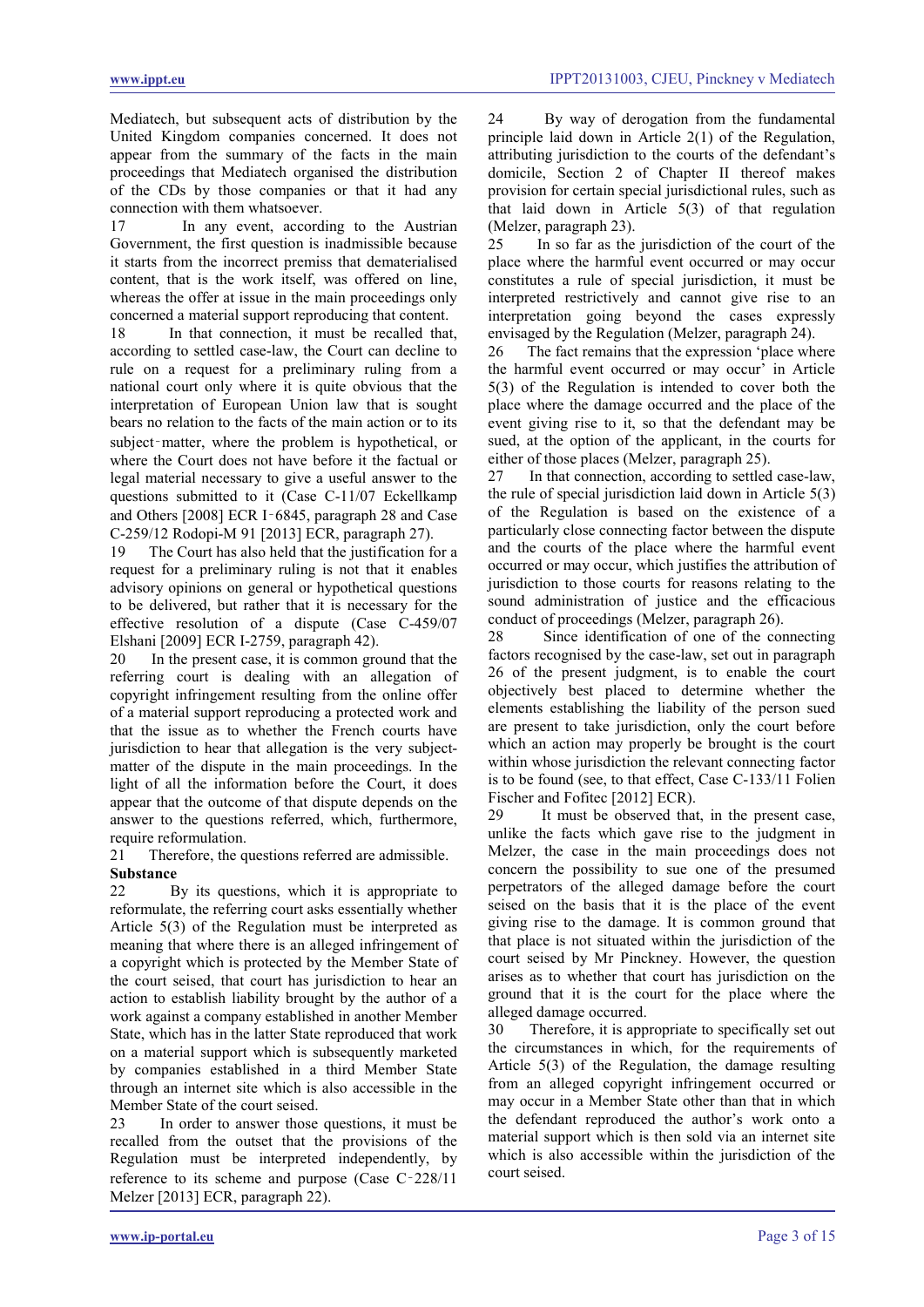31 The Court has already interpreted Article 5(3) of the Regulation with respect to allegations of infringements committed via the internet and which may, as a result, produce their effects in numerous places (see, Joined Cases C-509/09 and C‑161/10 eDate Advertising and Martinez [2011] ECR I-10269 and Case C‑523/10 Wintersteiger [2012] ECR).

32 First, it is clear from that case-law that the place where the alleged damage occurred within the meaning of that provision may vary according to the nature of the right allegedly infringed (see, to that effect, Wintersteiger, paragraphs 21 to 24).

33 Second, the likelihood of the damage occurring in a particular Member State is subject to the requirement that the right in respect of which infringement is alleged is protected in that Member State (see, Wintersteiger, paragraph 25).

34 Finally, it is clear from that case-law that, in accordance with the objectives set out in paragraph 27 of the present judgment, in order to attribute jurisdiction to a court to hear an allegation of infringement in matters of tort, delict and quasi-delict, the identification of the place where the alleged damage occurred also depends on which court is best placed to determine whether the alleged infringement is well founded (eDate Advertising and Martinez, paragraph 48 and Wintersteiger, paragraph 27).

35 In applying those principles, for the purpose of identifying the place where damage allegedly caused via the internet occurred, the Court has distinguished between infringements of personality rights and infringement of intellectual and industrial property rights.

36 Thus, the alleged victim of an infringement of personality rights by means of content placed online, which is protected in all the Member States may, on the basis that the harmful even occurred there, bring his action before the courts of each Member State in the territory of which content placed online is or has been accessible. Those courts have jurisdiction only in respect of the damage caused in the territory of the Member State of the court seised (see, eDate Advertising and Martinez, paragraph 52). Furthermore, given that the impact which material placed online is liable to have on an individual's personality rights might best be assessed by the court of the place where the alleged victim has his centre of interests, the alleged victim may choose to bring an action in one forum in respect of all of the damage caused (eDate Advertising

and Martinez, paragraph 48).<br>37 However, the allegation However, the allegation of an infringement of an intellectual and industrial property right, in respect of which the protection granted by registration is limited to the territory of the Member State of registration, must be brought before the courts of that State. It is the courts of the Member State of registration which are the best placed to ascertain whether the right at issue has been infringed (see, to that effect, with respect to national marks, Wintersteiger, paragraphs 25 and 28).

38 It is appropriate to verify to what extent the abovementioned conclusions apply to the alleged copyright infringements.

39 First of all, it is true that copyright, like the rights attaching to a national trade mark, is subject to the principle of territoriality. However, copyrights must be automatically protected, in particular by virtue of Directive 2001/29, in all Member States, so that they may be infringed in each one in accordance with the applicable substantive law.

In that connection, it must be stated from the outset that the issue as to whether the conditions under which a right protected in the Member State in which the court seised is situated may be regarded as having been infringed and whether that infringement may be attributed to the defendant falls within the scope of the examination of the substance of the action by the court having jurisdiction (see, to that effect, Wintersteiger, paragraph 26).

41 At the stage of examining the jurisdiction of a court to adjudicate on damage caused, the identification of the place where the harmful event giving rise to that damage occurred for the purposes of Article 5(3) of the Regulation cannot depend on criteria which are specific to the examination of the substance and which do not appear in that provision. Article 5(3) lays down, as the sole condition, that a harmful event has occurred or may occur.<br>42 Thu

Thus, unlike Article  $15(1)(c)$  of the Regulation, which was interpreted in Joined Cases C-585/08 and C-144/09 Pammer and Hotel Alpenhof [2010] ECR I-12527, Article 5(3) thereof does not require, in particular, that the activity concerned to be 'directed to' the Member State in which the court seised is situated.

43 It follows that, as regards the alleged infringement of a copyright, jurisdiction to hear an action in tort, delict or quasi-delict is already established in favour of the court seised if the Member State in which that court is situated protects the copyrights relied on by the plaintiff and that the harmful event alleged may occur within the jurisdiction of the court seised.

44 In circumstances such as those at issue in the main proceedings that likelihood arises, in particular, from the possibility of obtaining a reproduction of the work to which the rights relied on by the defendant pertain from an internet site accessible within the jurisdiction of the court seised

45 However, if the protection granted by the Member State of the place of the court seised is applicable only in that Member State, the court seised only has jurisdiction to determine the damage caused within the Member State in which it is situated.

46 If that court also had jurisdiction to adjudicate on the damage caused in other Member States, it would substitute itself for the courts of those States even though, in principle, in the light of Article 5(3) of the Regulation and the principle of territoriality, the latter have jurisdiction to determine, first, the damage caused in their respective Member States and are best placed to ascertain whether the copyrights protected by the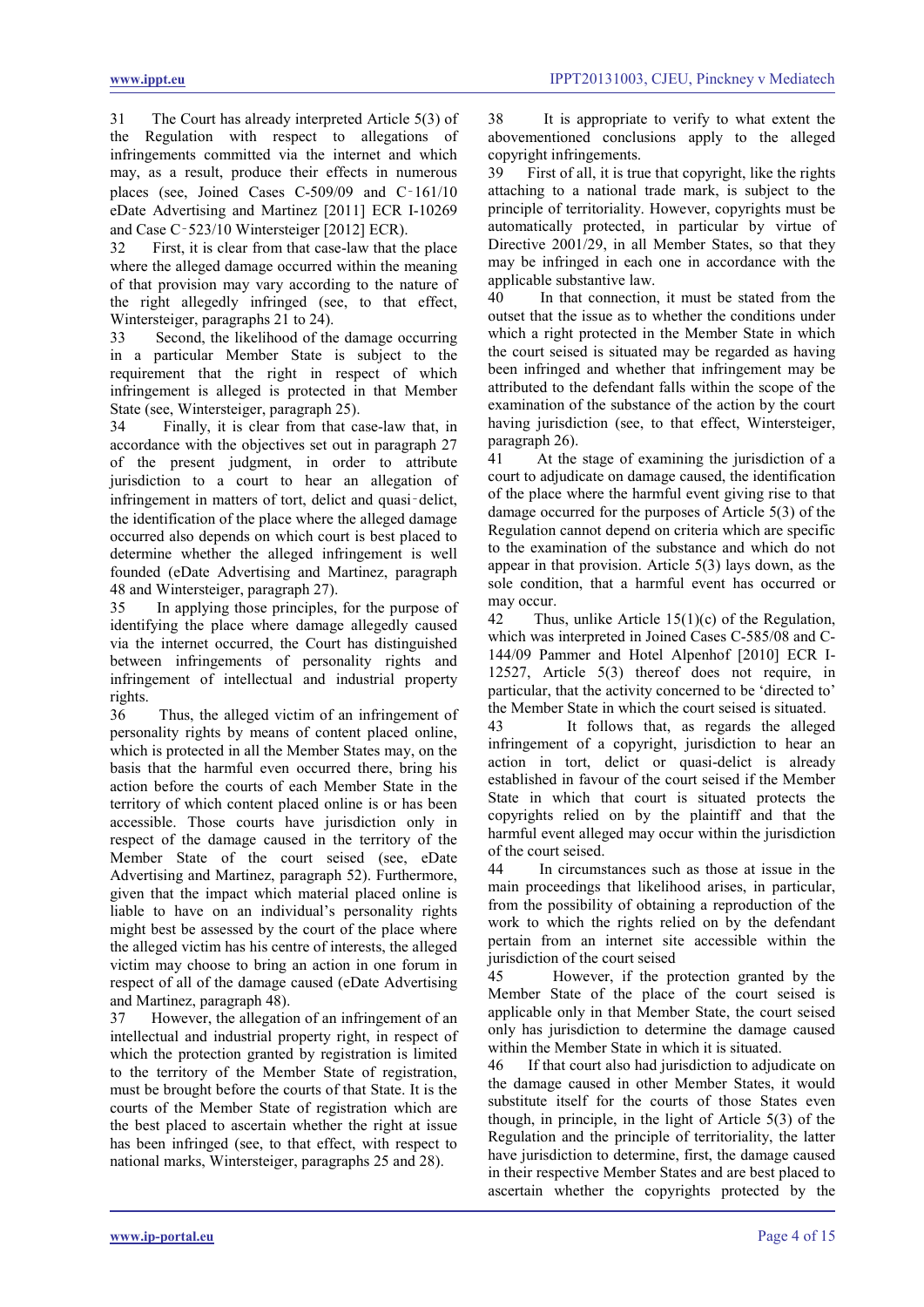Member State concerned have been infringed and, second, to determine the nature of the harm caused.

<span id="page-4-0"></span>47 In the light of all of the foregoing, the answer to the questions referred is that Article  $5(3)$  of the Regulation must be interpreted as meaning that, in the event of alleged infringement of copyrights protected by the Member State of the court seised, the latter has jurisdiction to hear an action to establish liability brought by the author of a work against a company established in another Member State and which has, in the latter State, reproduced that work on a material support which is subsequently sold by companies established in a third Member State through an internet site also accessible with the jurisdiction of the court seised. That court has jurisdiction only to determine the damage caused in the Member State within which it is situated.

#### **Costs**

48 Since these proceedings are, for the parties to the main proceedings, a step in the action pending before the national court, the decision on costs is a matter for that court. Costs incurred in submitting observations to the Court, other than the costs of those parties, are not recoverable.

On those grounds, the Court (Fourth Chamber) hereby rules:

**Article 5(3) of Council Regulation (EC) No 44/2001 of 22 December 2000 on jurisdiction and the recognition and enforcement of judgments in civil and commercial matters must be interpreted as meaning that, in the event of alleged infringement of copyrights protected by the Member State of the court seised, the latter has jurisdiction to hear an action to establish liability brought by the author of a work against a company established in another Member State and which has, in the latter State, reproduced that work on a material support which is subsequently sold by companies established in a third Member State through an internet site also accessible with the jurisdiction of the court seised. That court has jurisdiction only to determine the damage caused in the Member State within which it is situated.**

[Signatures]

#### **OPINION OF ADVOCATE GENERAL JÄÄSKINEN**

delivered on 13 June 2013 (1) Case C‑170/12

Peter Pinckney

v

KDG Mediatech AG

(Request for a preliminary ruling from the Cour de cassation (France))

(Inadmissibility – No connection between the questions referred and the reality or the subject-matter of the main proceedings – Jurisdiction in civil and commercial matters – Regulation (EC) No 44/2001 – Article 5(3) – Special jurisdiction in matters relating to tort, delict or quasi-delict – Criteria for determining the place where the harmful event occurred – Infringement of copyright – Directive 2001/29/EC – Articles 2, 3 and 4 – Pressing of a CD – Online offer of that CD – Placing online of the content of that CD in dematerialised form)

# **I** – **Introduction**<br>1 The Co

The Cour de cassation (Court of Cassation) (France) has referred two questions to the Court for a preliminary ruling in the context of an action for damages brought by Mr Pinckney, a French resident who claims to be, inter alia, the author of musical works, against KDG Mediatech AG ('Mediatech'), a company established in Austria, based on the alleged infringement of those works by that company.

2. The present case might have given the Court the opportunity to rule on the conditions in which the courts of a Member State have jurisdiction ratione loci to determine a dispute arising from an alleged infringement of copyright via the internet on the basis of Article 5(3) of Council Regulation (EC) No 44/2001 of 22 December 2000 on jurisdiction and the recognition and enforcement of judgments in civil and commercial matters. (2)

3. The referring court is uncertain as to the relevant criterion for establishing a connection in the case of a crossborder infringement of copyright resulting either from the placing online of dematerialised content or the online sale of a material support reproducing that content. The Cour de cassation states that the request for a preliminary ruling was made on account of the difference between the dispute before it and the situations considered by the Court in L'Oréal and Others (3) and also in eDate Advertising and Others. (4)

4. None the less, having regard to the description of the facts by the referring court, and owing to what I believe to be the inevitable characterisation of the legal basis of the action for damages brought by Mr Pinckney, the questions for a preliminary ruling seem to me to have no relevance to the outcome of the main proceedings and must therefore be declared inadmissible. It is therefore only in the alternative that I shall make some observations on the substance of the case.

**II – Legal framework** 

## **A – Regulation (EC) No 44/2001 (5)**

5. Recital 12 in the preamble to Regulation No 44/2001 states that '[i]n addition to the defendant's domicile, there should be alternative grounds of jurisdiction based on a close link between the court and the action or in order to facilitate the sound administration of justice'.

6. Article 2(1) of that regulation, which appears in Section 1 of Chapter II, entitled 'General provisions', provides that '[s]ubject to this Regulation, persons domiciled in a Member State shall, whatever their nationality, be sued in the courts of that Member State'.

7. Article 5(3) of that regulation, which is part of Section 2 of Chapter II, entitled 'Special jurisdiction', provides that a person domiciled in a Member State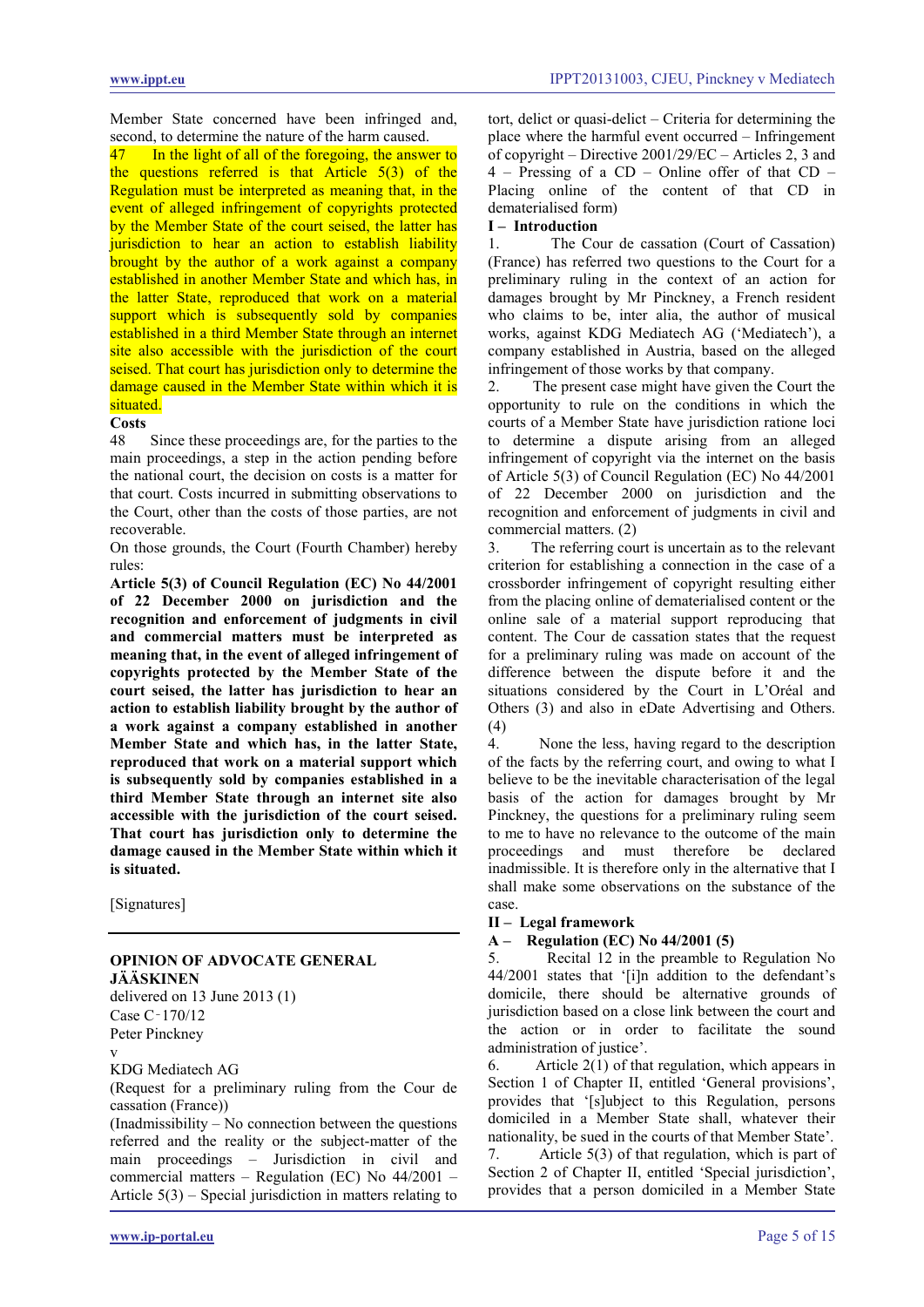may be sued in another Member State, 'in matters relating to tort, delict or quasi‑delict, in the courts for the place where the harmful event occurred or may  $occur'$ .  $(6)$ 

# **B – Directive 2001/29/EC**

8. Article 2 of Directive 2001/29/EC of the European Parliament and of the Council of 22 May 2001 on the harmonisation of certain aspects of copyright and related rights in the information society, (7) entitled 'Reproduction right', provides, in essence, that Member States are to provide, inter alia, for authors the exclusive right to authorise or prohibit direct or indirect, temporary or permanent reproduction, by any means and in any form, in whole or in part, of their works.

9. Article 3(1) of that directive, entitled 'Right of communication to the public of works and right of making available to the public other subject-matter', provides that 'Member States shall provide authors with the exclusive right to authorise or prohibit any communication to the public of their works, by wire or wireless means, including the making available to the public of their works in such a way that members of the public may access them from a place and at a time individually chosen by them.' Paragraph 3 of that article provides that '[t]he rights referred to in paragraphs 1 and 2 shall not be exhausted by any act of communication or making available to the public as set out in this Article.'

10. In the words of Article 4(1) of that directive, entitled 'Distribution right': 'Member States shall provide for authors, in respect of the original of their works or of copies thereof, the exclusive right to authorise or prohibit any form of distribution to the public by sale or otherwise.' In addition, paragraph 2 thereof provides: 'The distribution right shall not be exhausted within the Community in respect of the original or copies of the work, except where the first sale or other transfer of ownership in the Community of that object is made by the rightholder or with his consent'.

# **III – The main proceedings, the questions referred for a preliminary ruling and the procedure before the Court**

In the light of the request for a preliminary ruling and the parties' observations, the facts and the main proceedings may be summarised as follows.

12. Mr Pinckney, who lives in Toulouse (France), claims to be the author, composer and performer of 12 songs recorded on a vinyl disc in the 1970s. He found that those songs had been reproduced without his authority on compact discs ('CDs') pressed by Mediatech in Austria, where the latter company is domiciled. Those CDs were subsequently marketed by two United Kingdom companies on various websites accessible, in particular, from Mr Pinckney's place of domicile in Toulouse.

13. Mr Pinckney brought proceedings against Mediatech before the Tribunal de grande instance de Toulouse (Regional Court, Toulouse) (France), seeking compensation for the harm which he claimed to have suffered by reason of the infringement of his copyright. By order of 14 February 2008 the judge preparing the case for trial considered that that court had jurisdiction to determine that claim, notwithstanding the objection of lack of jurisdiction ratione territoriae raised by Mediatech.

14. Mediatech appealed against that decision and the Cour d'appel de Toulouse (Court of Appeal, Toulouse) held that the French courts lacked jurisdiction, on the ground that the defendant's place of domicile was Austria and that the place where the damage occurred could not be in France.

15. Mr Pinckney then lodged an appeal in cassation against that judgment, relying on an infringement of Article 5(3) of Regulation No 44/2001. It was in that context that, by decision of 5 April 2012, the Cour de cassation decided to stay proceedings and to refer the following questions to the Court for a preliminary ruling:

*'(1) Is Article 5(3) of [Regulation No 44/2001] to be interpreted as meaning that, in the event of an alleged infringement of copyright committed by means of content placed on line on a website,*

*– the person who considers that his rights have been infringed has the option of bringing an action to establish liability before the courts of each Member State in the territory of which content placed on line is or has been accessible, in order to obtain compensation solely in respect of the damage suffered on the territory of the Member State of the court before which the action is brought,* 

*or*

*– does that content also have to be, or to have been, directed at the public located in the territory of that Member State, or must some other clear connecting factor be present?*

*(2) Is the answer to [the first question] the same if the alleged infringement of copyright results, not from the placing of dematerialised content online, but, as in the present case, from the online sale of a material carrier medium which reproduces that content?'*

16. The request for a preliminary ruling was lodged at the Court Registry on 11 April 2012. Written observations have been submitted by Mr Pinckney, by the French, Greek, Austrian and Polish Governments and by the European Commission. No hearing has been held.

## **IV – Analysis**

**A – Admissibility** 

17. In addressing the two relevant grounds of inadmissibiliy in the present case, I shall take into account, first, the exceptional nature of inadmissibility decisions in requests for preliminary rulings, which follows from the fundamental principle of good cooperation with the national courts, and, second, the need for the national courts to allow the Court to rule on the interpretation of the provisions of EU law sought in the light of and for the needs of the main proceedings.

18. It has consistently been held that questions for a preliminary ruling referred by the national courts enjoy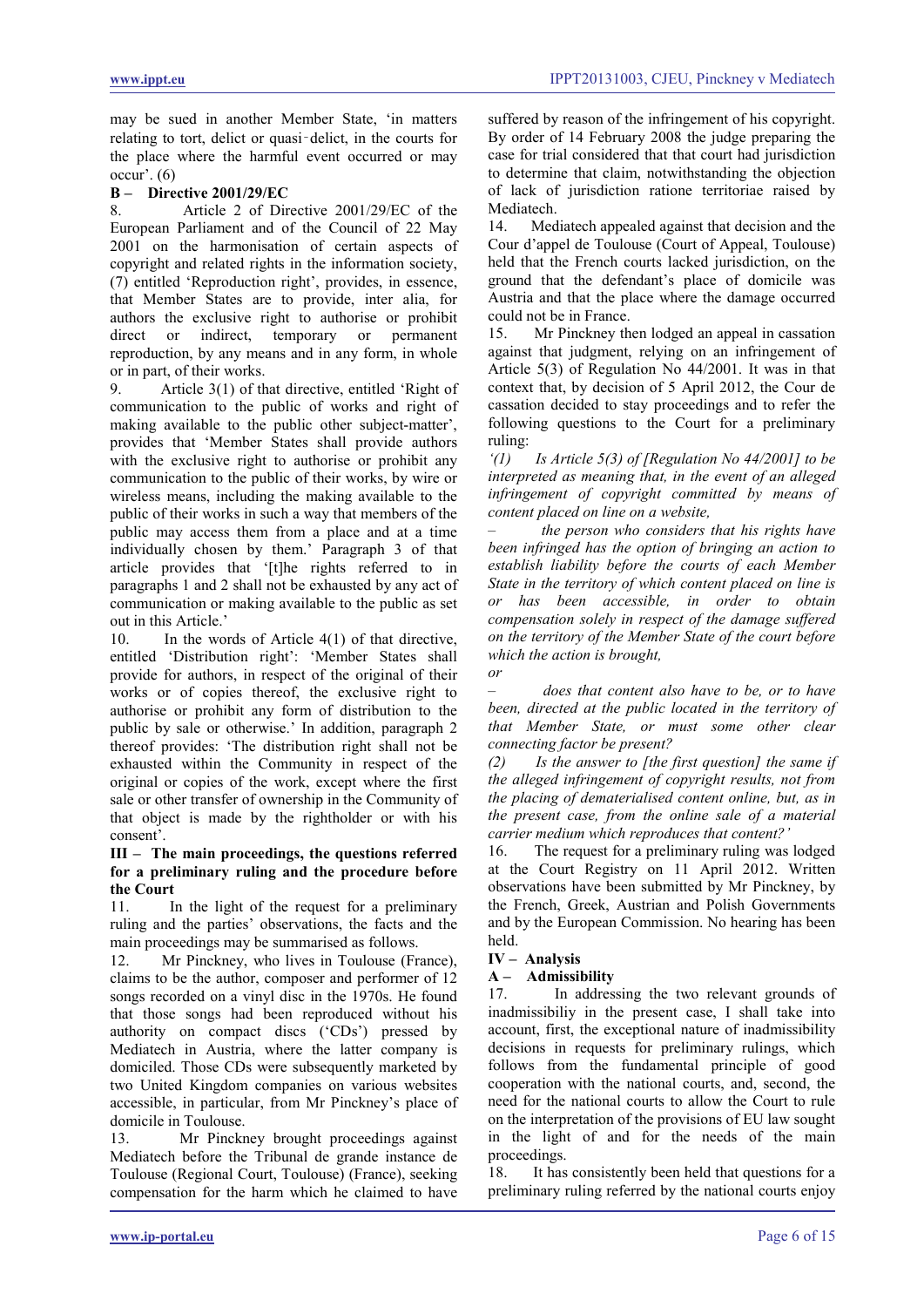a presumption of relevance (8) and, in that regard, that a request may be refused 'only if it is quite obvious that the interpretation of European Union law sought bears no relation to the actual facts of the main action or to its purpose, or where the problem is hypothetical or the Court does not have before it the factual or legal material necessary to give a useful answer to the questions submitted to it'. (9) That seems to me to be the position in this case.

1. The insufficient description of the factual context of the case

The first ground of inadmissibility, which, admittedly, has not been raised by any of the parties to the proceedings, but which may be raised by the Court of its own motion, (10) relates to the fact that the Court is unable to answer the questions put to it owing to the insufficient description of the factual context of the case by the referring court. The present request for a preliminary ruling contains no information relating, in particular, to the nature of the relationship between the Austrian company and the United Kingdom companies, any parallel actions brought by Mr Pinckney against those companies, the activities of the websites in question or the technological process in the first question for the placing of the protected content online to which that question refers.

20. The gaps in the order for reference render more difficult the Court's task of giving as useful as possible an answer to the questions referred to it, as explained by the facts of the case. None the less, it seems to me that the Court is not unable to provide the requested interpretation of Article 5(3) of Regulation No 44/2001, since, as the case-law requires, it has sufficient information to enable it to determine the scope of the questions raised, (11) in this instance the definition of the relevant point of connection where there has been an infringement of copyright. The request for a preliminary ruling is therefore not inadmissible from that aspect.

2. The lack of relevance of the questions referred to the outcome of the main proceedings

21. The second ground of inadmissibility, which was raised by the Austrian Government and the Commission, concerns the usefulness of the Court's answer to the outcome of the main proceedings, given the absence of any apparent relationship between the questions referred and the dispute before the referring court.

22. The Court has repeatedly held that there is no need to answer the questions for a preliminary ruling where the interpretation of EU law sought is incapable of shedding light on the outcome of the main proceedings, in particular where the subject-matter of the proceedings is different from the subject-matter of the questions referred. (12)

23. From that point of view, the particular feature of this case relates to the fact that that aspect of admissibility is not immediately apparent but assumes a preliminary examination of the system of copyright protection in the European Union. Where it is dealing with an action for infringement of copyright on the

basis of Article 5(3) of Regulation No 44/2001, a national court must first of all characterise the alleged activities by reference to the autonomous concepts set out in Directive 2001/29, (13) in order to localise one of the elements of alleged liability on the territory of the Member State in which it sits in order, where appropriate, to confirm that it has jurisdiction.(14)<br>24 It is for that reason that I take the view

It is for that reason that I take the view, as the Commission does, that the various relevant exclusive copyrights in this case should be considered separately, notwithstanding the general wording of the questions referred for a preliminary ruling, which refer without distinction to 'copyright'. When that qualification has been made, the lack of relationship between the questions referred and the main proceedings will be more apparent.

(a) The characterisation of the acts of infringement by reference to the exclusive copyright provided for in Directive 2001/29

25. In the first place, there is to my mind no doubt that the alleged copy in CD form of the works in question alleged to have been made by Mediatech comes within the exclusive reproduction right within the meaning of Article 2 of Directive 2001/29. In that respect, I would observe that infringements of the reproduction right assume in principle a strictly territorial dimension. In the present case, so far as the pressing of the CDs is concerned, that territory is Austria. Even if the person who made the unauthorised reproduction also communicated or distributed the content at issue abroad, either acting alone or with the help of an accomplice, the resulting extraterritoriality would be a consequence of the subsequent acts of communication or distribution and not of the act of reproduction itself.

26. As regards, in the second place, the alleged online offer of those CDs by the United Kingdom companies, I am of the view that it falls within the scope of the exclusive distribution right provided for in Article 4 of Directive 2001/29. Such an online offer has the objective of transferring the ownership of the material support of content protected by copyright. (15) To my mind, that classification does not differ according to whether that offer was made in a shop or on the internet.

27. The difficulty is therefore, above all, in the third place, to determine which exclusive rights relate to the placing online of copyright-protected content in a dematerialised form, which forms the subject-matter of the first question. In that respect, the technological process in question, which has not been identified by the referring court, might consist in 'streaming', the downloading of files stored on a central server, or 'peer to peer' file sharing.

28. It seems to me that the intention of the legislature, expressed in recital 23 in the preamble to Directive 2001/29, was that all of those processes should come within the scope of the concept of 'communication to the public' within the meaning of Article 3(1) of that directive, which refers to 'any communication to the public of their works, by wire or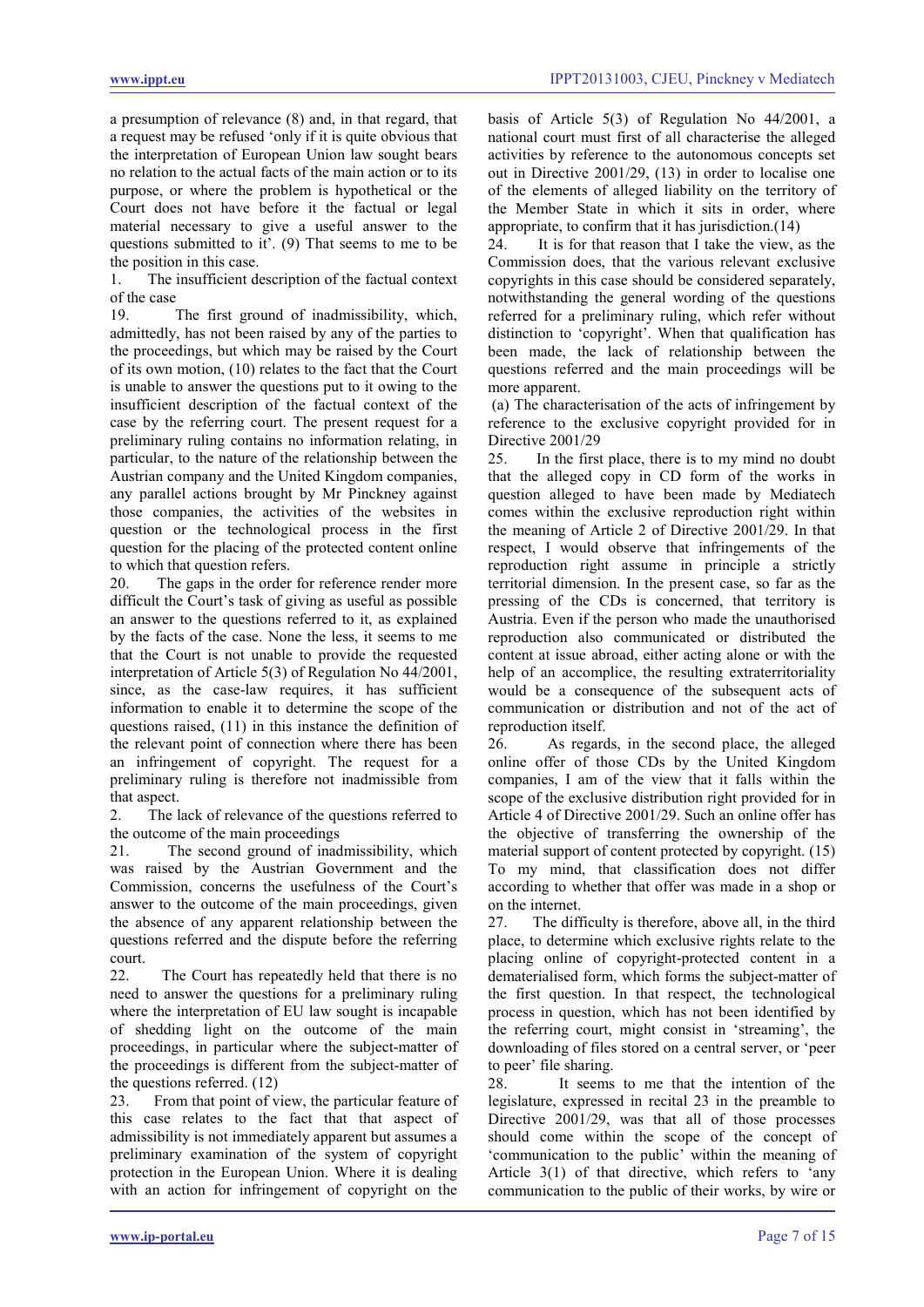wireless means, including the making available to the public of their works in such a way that members of the public may access them from a place and at a time individually chosen by them'. (16) In ITV Broadcasting and Others, (17) moreover, the Court recently held that the retransmission of works in a terrestrial television broadcast made by an organisation other than the original broadcaster by means of an internet stream made available to subscribers who may receive that retransmission by logging on to its server ('live streaming') comes within the concept of streaming') comes within the concept of 'communication to the public'.

29. The placing online of songs in a dematerialised form might also, where appropriate, fall within the scope of the exclusive reproduction right within the meaning of Article 2 of Directive 2001/29, which refers to 'temporary or permanent reproduction by any means and in any form'.(18) In particular, the Court has made clear that that concept may apply to the reproduction, even if temporary and in part, by the storing of an extract from a protected work. (19) If the placing online of the songs to which the referring court makes reference constitute an act of reproduction, it seems to me that it would be localised at the place at which it was placed online ('uploaded'). (20)

30. It follows that the three transverse categories of exclusive copyright established by Directive 2001/29 are relevant in the main proceedings, so that the basis of the actions against each of the presumed infringing parties is separate and the localisation of the acts that might be imputed to them varies according to the right concerned.

(b) The consequences of the relevance of the questions for a preliminary ruling

31. The Austrian Government disputes the admissibility of the request for a preliminary ruling in its entirety, based on the absence of any relationship between the questions referred and the main proceedings, while the Commission seems to be in favour of partial admissibility, since it distinguishes the question of the infringement of Mr Pinckney's reproduction right, which should be examined, from that of the infringement of his distribution right, which it considers inadmissible.

32. As concerns the alleged infringement of the reproduction right on which Mr Pinckney relies, I have already explained that the acts of offering CDs online or placing content online in dematerialised form, which alone form the subject‑matter of the questions referred to the Court, come within the distribution right and the communication right respectively. (21) Consequently, I am of the view that there is no need to undertake an examination, which has not been requested by the referring court, of the criteria for the definition of the place in which the harmful event occurred by reference to the infringement of the reproduction right, although that right appears to be the only exclusive right that Mediatech might have infringed.

33. As concerns the alleged infringement of the distribution right and communication right, I consider, in the light of the material available to the Court, that this is a case in which the interpretation of EU law sought has no link with the reality or the subject-matter of the main proceedings.

34. In effect, the first question proceeds on the assumption that dematerialised content was placed online, as the Austrian Government observes. However, it is apparent both from the summary account of the factual context in the request for a preliminary ruling and upon reading a contrario the wording of the second question (22) that that situation does not correspond with the facts that gave rise to the dispute before the referring court. According to oft-reiterated case-law, there is therefore no need to answer that first question. (23)

35. Nor would the answer which the Court might give to the second question be of any use to the referring court, since that court is dealing not with an action relating to the online distribution of CDs from a website but with an action relating to the reproduction of works resulting from the pressing of CDs in Austria.

36. In fact, it is not disputed that the online offer of CDs forming the subject-matter of the second question was made at the initiative of United Kingdom companies, which are not parties to the main proceedings. (24) In reality, the file available to the Court contains no material on which it might be determined whether and to what extent the sole defendant in the main proceedings, Mediatech, directly or indirectly participated in those acts of distribution or communication via the internet.

37. In that regard, I observe that the answer that the Court might give to the questions referred to it would be of use to the referring court only if Article 5(3) of Regulation No 44/2001 made it possible to bring the presumed perpetrator of an alleged act of infringement before a court sitting in a Member State in which he is not domiciled on the ground that another alleged act of infringement committed by a third party not a defendant to the action produced its harmful effect in that Member State and the defendant's act was a condition which rendered the subsequent acts of that third party possible.

38. However, the Court has recently held that such jurisdiction, based on the presumed unlawful act of a third party who is not a defendant, cannot be established in the place of the harmful event committed by that third party in order to deal with an action against a presumed author who has not himself acted there. (25) Such secondary jurisdiction does not seem to me to exist, either, in the place in which harm resulting from the alleged acts of third parties who are not defendants occurs in a situation such as that at issue in the main proceedings, since the localisation of the damage resulting from an infringement of Mr Pinckney's reproduction right seems to me to be different from the localisation of the damage resulting from an infringement of his distribution or communication rights.

39. Since the question of the definition of the place in which the harmful act occurs within the meaning of Article 5(3) of Regulation No 44/2001 in the event of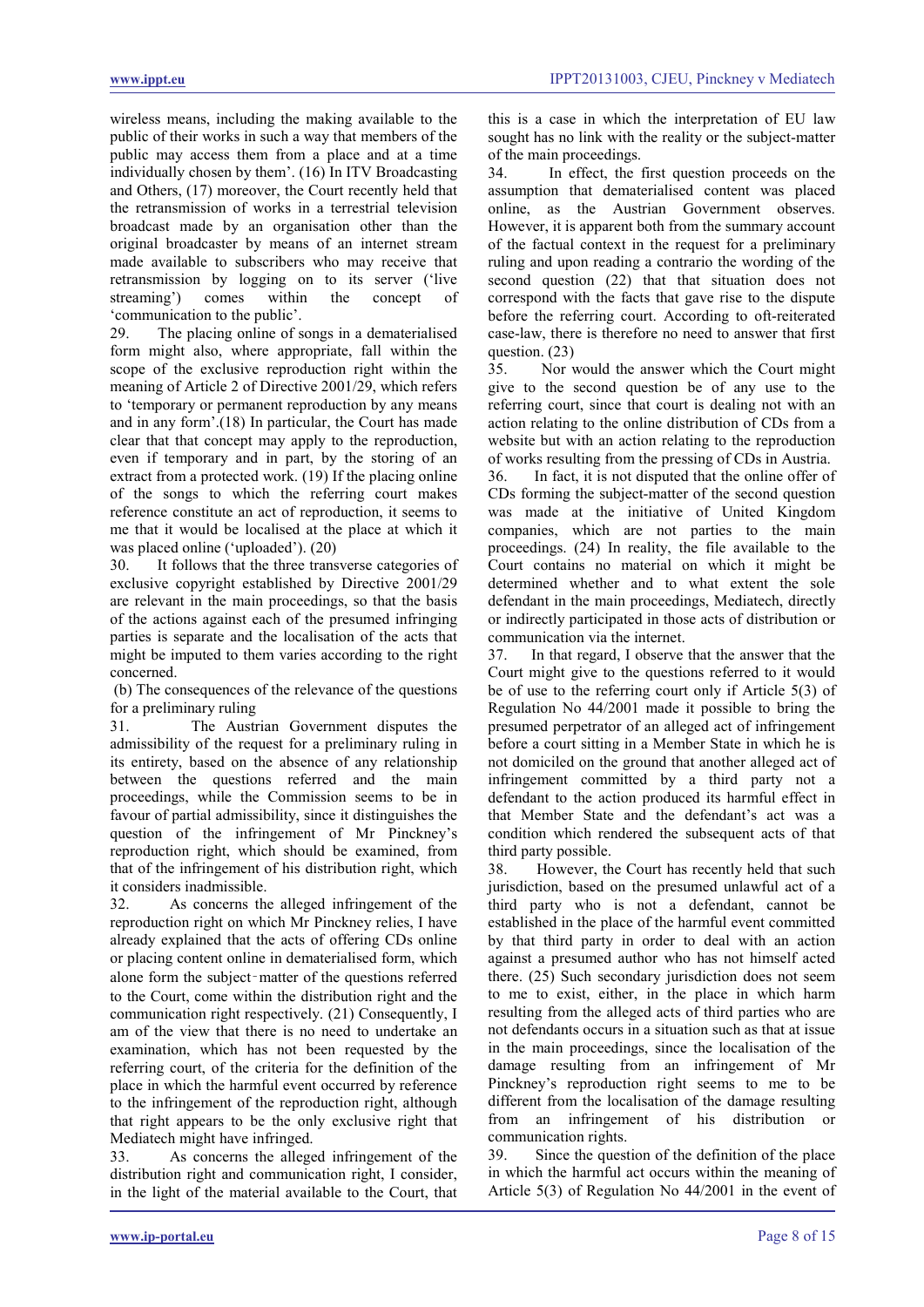the crossborder broadcast via the internet of material support media or immaterial content reproducing the protected works is relevant only in an action against the alleged perpetrators of those acts, the two questions referred to the Court do not to my mind meet an objective need for the outcome of the main action.(26)

40. Consequently, I propose that the Court should declare that the request for a preliminary ruling submitted by the Cour de cassation is inadmissible.

# **B – Alternative observations on the substance**

Since I propose that the Court should reject the request for a preliminary ruling as inadmissible in its entirety, it is purely in the alternative that I shall examine the definition of the 'place where the harmful event occurred' for the purposes of Article 5(3) of Regulation No 44/2001.

42. In that regard, I observe that, since the referring court submitted its request, the Court has had occasion to rule in similar questions to those forming the subject-matter of these proceedings in other areas of intellectual property, namely trade marks (27) and, incidentally, the 'sui generis' law on databases. (28) While the guidelines in the case-law on such matters are now undoubtedly clearer, the explanations that might be given by the Court concerning the localisation of an infringement of copyright via the internet for the purposes of determining jurisdiction are none the less still awaited. (29)

43. In the light of certain contradictory observations submitted to the Court, (30) I think that it would be useful to recall the scope of the principle of territoriality that characterises that matter before drawing actual consequences in relation to jurisdiction in the event of a complex crossborder infringement of copyright involving the internet, as in the situations mentioned by the referring court.

1. The scope of the principle of territoriality of copyright

44. The principle of territoriality of copyright is the key to the interaction between the 27 different national regimes which are required to protect the same work in parallel in the European Union. (31)

45. That principle, which provides inspiration for the whole of intellectual property law, may be broken down into the threefold dimension of jurisdiction, applicable law and material right. As is apparent from Football Dataco and Others, there is in that respect a close link between all three of those aspects. (32)

46. As regards jurisdiction, I consider as a starting point that the principle of territoriality means that the courts of a Member State can deal with infringements of copyright only if and to the extent that the territory in which they have jurisdiction is concerned. That link between territory and jurisdiction may be severed, however, where the court has jurisdiction for the entire case, independently of the localisation of the elements of the dispute, for example where its jurisdiction is based on Article 2 of Regulation No 44/2001. (33)

47. As regards the conflict of laws, under Article 8(1) of Regulation (EC) No 864/2007 of the European Parliament and of the Council of 11 July 2007 on the law applicable to non-contractual obligations (Rome II), (34) the 'law of the country for which protection is claimed' is exclusively applicable to a non‑contractual obligation arising from an infringement of an intellectual property right which is not a 'unitary Community' right and no derogation from that rule is possible. (35) That rule, which is based on a subjective connection which initially leaves the choice of applicable law to the claimant, means that anyone who claims that his copyright has been infringed must seek the protection of national legislation, as there is no copyright outside such legislation. (36) In that regard, that rule of the conflict of laws is not so much a consequence of the principle of territoriality as one of the manifestations of its existence.

48. It is therefore in terms of the material right that the idea of territoriality becomes fully effective. From that aspect, it means that the protection of a work by copyright is dependent on national legislation, both from the viewpoint of recognition of that right, which is conditional on compliance with the conditions laid down in the legislation in question, and from the viewpoint of its extent, which is limited to the territory concerned. (37) In other words, copyright is subject, for its existence as well as for its effects, to the frontiers of a legal order. (38) It is at this stage of the reasoning that the territorial scope of the protection provided for by copyright of the Member State whose protection is claimed must be determined. (39)

49. It seems indisputable to me that the system of protection of intellectual property, and of copyright in particular, remains, as EU law currently stands, (40) fundamentally dominated by that principle of territoriality. However, the recent case-law of the Court has attenuated certain negative effects of the territoriality of copyright in order to adapt it to the everyday reality of crossborder broadcasting of protected works, in relation both to the criteria of jurisdiction (41) and to the conditions of the existence of an infringement of various intellectual property rights at the material level. (42)

50. Consequently, failing legislative intervention in that sense, (43) I am of the view that infringements of copyright which have the specific feature of having been committed via the internet do imply not a revolution in the traditionally territorial approach to that category of rights, but rather a new definition of the way in which the link between virtual conduct and a given territory manifests itself. (44)

2. The courts with jurisdiction to deal with an alleged infringement of the various categories of exclusive copyright via the internet

(a) The framework of the analysis

51. It is apparent upon reading together Articles 2 and 5(3) of Regulation No 44/2001 that, in relation to actions brought in order to establish tort or delict, the plaintiff has the option of bringing proceedings either before the courts of the State in which the defendant's domicile is situated or the courts in whose jurisdiction the 'place where the harmful act occurred' or 'is likely to occur' is situated.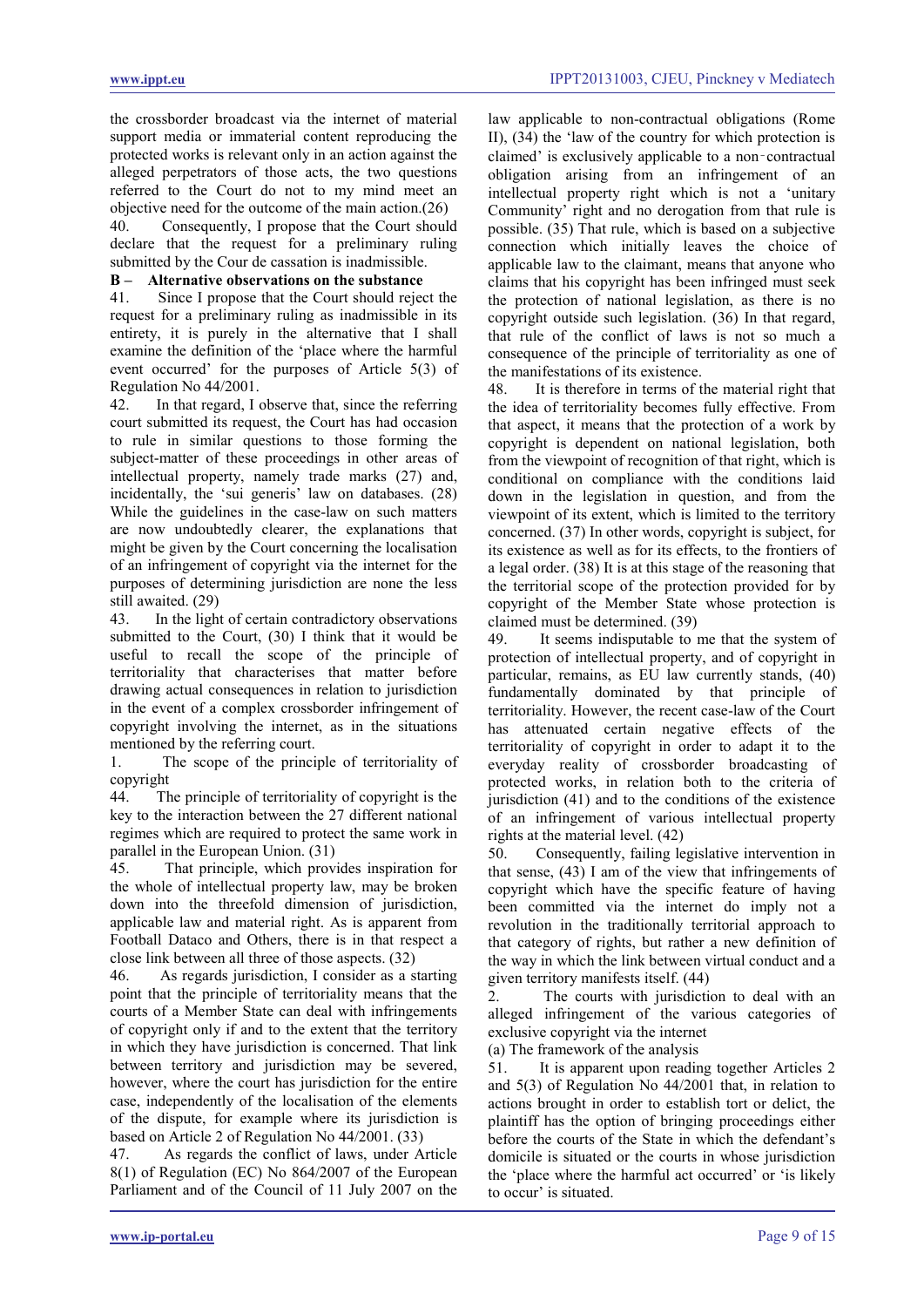52. According to settled case-law, the second basis for jurisdiction is divided into two parts, namely 'the place where the damage occurred' and 'the place of the event giving rise to that damage and, in consequence, the defendant may be sued, at the option of the applicant, in the courts of either of those places'. (45) It is appropriate to consider in turn each of those points of connection in the situation at issue in the main proceedings.

(b) The localisation of an infringement of the reproduction right<br>53 I have state

I have stated earlier that the infringement of an author's reproduction right does not in principle assume any crossborder nature, since the place of the event giving rise to the harm and the place where harm occurred are the same. The harm resulting from the infringement of a reproduction right is entirely brought about by the sole fact of the carrying-out of the act of reproduction and therefore arises in the same place as the latter.  $(46)$ <br>54. It follo

It follows that, in principle, only the Austrian or United Kingdom courts have jurisdiction to deal with the legal consequences of the pressing of the CDs in Austria or the hypothetical placing of the songs online in the United Kingdom respectively, through the recording of a copy on a host server connected to the internet, (47) and the harm arising therefrom.

(c) The localisation of an infringement of the distribution right or communication right

55. On the contrary, the infringement of the distribution and communication rights is liable to introduce an element of extraneousness, with the consequence that the various elements of the alleged liability are separated and, consequently, the various points of connection for the purposes of the application of Article 5(3) of Regulation No 44/2001 are not the same. The harm resulting from infringements of distribution or communication rights assumes a potential addressee or public, which may be in a different place from that act.

56. Where there has been a crossborder infringement of copyright via the internet, the determination of the 'place of the event giving rise to the damage' does not seem to me to have to correspond to any different fundamental principles according to whether it is the infringement of one or the other of those rights that is involved. (48) Like the parties to the proceedings before the Court, I therefore consider that it would be appropriate, if they were admissible, to provide the same answer to the two questions referred.

– (i) The place of the event giving rise to the damage

57. As regards the place of the event giving rise to the damage, which confers jurisdiction on the court before which proceedings are brought for all the damage sustained, (49) I believe that the same approach should be taken in respect of copyright as the Court took in Wintersteiger in the field of trade marks, (50) which consists in conferring jurisdiction on the courts of the place of establishment of the alleged infringers as the place where the online sale of CDs –

for the act of distribution – or the uploading of the songs – for the act of communication – was decided.

58. In either case that criterion leads, in the present case, to the United Kingdom courts of the place of establishment of the companies in question being designated and is therefore of only limited interest to the applicant by comparison with the rule on general jurisdiction arising from Article 2(1) of Regulation No 44/2001.

– (ii) The place where the damage occurred

59. In view of the ubiquity of the broadcast of pirate musical works via the internet, it is with respect to the localisation of the place where the damage resulting from acts of communication or distribution online occurred that the essential part of the difficulties arises. In that regard, the multiplicity of the interpretations proposed to the Court in the present proceedings (51) reflects the varying solutions applied by the courts of the Member States (52) and the numerous proposals made in the literature in that respect. (53)

60. It seems to me, however, that the principles for the resolution of those difficulties can henceforth be identified quite clearly in the recent developments in the Court's case-law.

61. As regards the material right, the Court has ruled on many occasions on the criteria for localising the infringement of various intellectual property rights via the internet for the purposes of delimiting the scope ratione territoriae of the right protection of which was sought by reference to the reality of the link between the alleged infringement of the intellectual property rights and the territory in question. In those judgments, the Court has systematically favoured a criterion based on whether the site in question was aimed at the public of the European Union or of a Member State, respectively. (54) It recently explained the content of that criterion, stating that the activity of the site must reveal 'the intention on the part of its performer to target persons in that territory'. (55) I would observe that that condition of targeting applies independently of the material or immaterial support medium of the alleged infringement. (56)

62. As regards jurisdiction, the Court has not yet been called upon to adjudicate directly on the criteria for localising the place where the damage occurs for the purposes of designating the competent court in the event of an alleged infringement of an intellectual property right which has not been recorded via the internet. (57) However, it is self-evident that the solutions applied by the Court at the level of substantive law cannot automatically be transposed to the rules for determining jurisdiction.

63. None the less, such solutions could provide useful inspiration for the interpretation of Article 5(3) of Regulation No 44/2001, since there is a particular interest in that being so. To my mind, it follows from Football Dataco and Others that the Court sought to ensure consistency in its case-law, by aligning the localisation criteria for the purposes of designating the competent court with those defined for the purposes of delimiting the territorial scope of a national regime for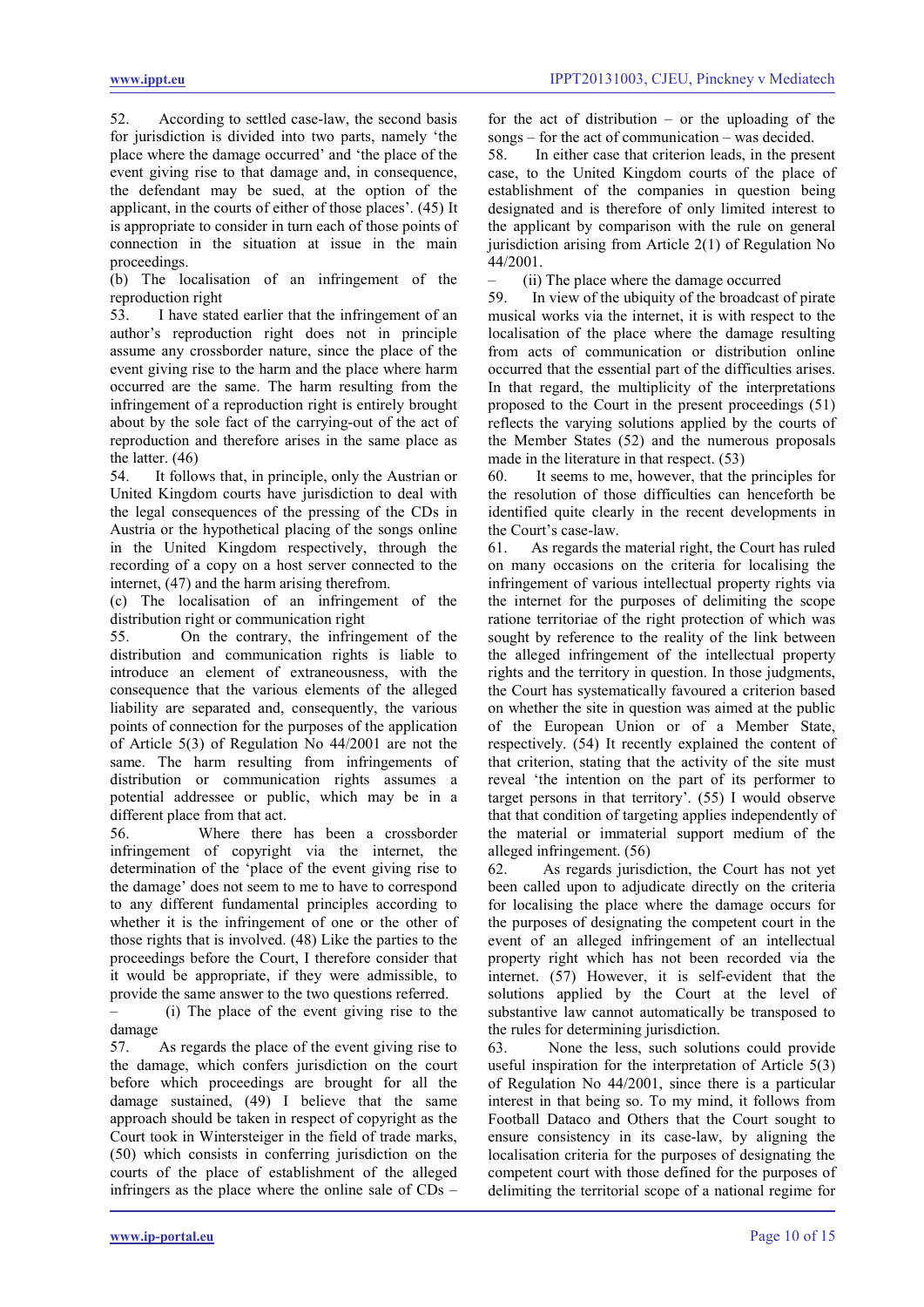the protection of the 'sui generis' right in databases. In effect, when questioned about the localisation of an act involving the sending of data, independently, according to Advocate General Cruz Villalón, of the question of jurisdiction, the Court, after citing the relevant provisions of Regulation No 44/2001, considered that 'the question of the localisation of the acts of sending at issue in the main proceedings, which Football Dataco and Others claim[ed had] caused damage to the substantial investment involved in creating the Football Live database, [was] liable to have an influence on the question of the jurisdiction of the referring court'. (58)

64. In this instance, concerning an alleged infringement of certain categories of exclusive copyright via the internet, it seems to me that the approach to localisation developed by the Court at the substantive level in the abovementioned judgments could also be followed when determining the place where the damage occurred for the purposes of the application of Article 5(3) of Regulation No 44/2001. I consider that analysis to be supported by the specific nature of the damage resulting from an infringement of distribution and communication rights within the meaning of Directive 2001/29. As that infringement may be analysed as a failure to profit from the unauthorised broadcast of the works, it seems to me to be appropriate to favour a court that would be designated following an analysis of the way in which the activity was aimed at a given public by the internet site in question, an approach described in the literature as the 'theory of focalisation'. (59) The court thus designated would have only jurisdiction limited to the damage that has arisen on the territory (60) deliberately targeted by the alleged perpetrator of the infringement. (61)

65. Thus, I propose that the Court should confirm the direction thus taken and extend it to copyright, having already emphasised that the principle of territoriality gives rise to a particular link between the extent of the scope ratione territoriae of the applicable national legislation and that of jurisdiction, although those two aspects remain separate and must not be confused with each other. (62)

66. In order to implement such a link, the Court might take inspiration from the non-exhaustive criteria identified in Pammer and Hotel Alpenhof, (63) although I should make clear that in my view those criteria should be applied by the national courts with a certain flexibility, taking into account, in particular, the nature of the activity at issue.

67. A further point must be made concerning the need to adapt the scope of the basis for jurisdiction resulting from Article 5(3) of Regulation No 44/2001 to the harm suffered via the internet. In principle, the rules on jurisdiction laid down in Article 5 of that regulation lead to the designation of a specific court, with special jurisdiction, and not to all the courts of a Member State. (64) However, since the point of connection applied is the place at which the activity of the website is aimed, I consider that Article 5(3) of that regulation should be interpreted as meaning that it confers jurisdiction on each of the courts of the Member State whose public is targeted,(65) on condition that they have, under the national procedural rules, jurisdiction ratione materiae for disputes relating to copyright. Furthermore, such jurisdiction could exist only subject to special national rules reserving disputes relating to harm occurring in several places to certain courts, for example those of the national capital.

68. I should make clear that to my mind the criterion of accessibility, according to which the potential harm is considered to arise in all the places from which the website in question can be consulted, should be rejected. Such a point of connection would encourage forum shopping, contrary to the case-law of the Court, which has consistently attempted to curb that risk in its interpretation of Regulation No 44/2001. I observe, moreover, that the criterion of the place where protection is sought, advanced by Mr Pinckney, would mean that the choice of court in which to bring proceedings would be as wide as if the criterion of accessibility were to apply, since copyright is automatically protected in the legal orders of all Member States. I am opposed to such a multiplication of courts with jurisdiction, for reasons to do with both the principle of territoriality and the objectives of foreseeability and the sound administration of justice pursued by that regulation. (66)

69. Mr Pinckney proposes an alternative, which consists in extending the criterion of the place of the centre of interests of the victim resulting from eDate Advertising and Martínez to infringements of copyright rights committed on the internet, which would permit a concentration of the resolution of the dispute by conferring jurisdiction on the courts of that place for the entire damage. It seems to me that that choice would help to generalise the jurisdiction of the forum actoris. Such an interpretation might well deprive Article 2 of Regulation No 44/2001 of its practical effect and distort the legislature's intention expressed in the requirement of a close link between the action and the special court in Article 5(3) of that regulation.

70. In effect, the non-material damage that might result from an infringement of the reputation or the private life of an individual is, as a general rule, more intense in the place where he has the centre of his interests, a matter that naturally clashes with the jurisdiction rules. Conversely, 'that assessment … does not apply also to the determination of jurisdiction in respect of infringements of intellectual property rights'. (67) The material damage resulting from the infringement of one of the categories of exclusive copyright referred to above does not have the necessary link with the localisation of the centre of the author's interests, but rather with the localisation of his public. (68)

71. Consequently, in the alternative, if the Court should declare the request for a preliminary ruling admissible, I propose that the questions referred to it should be answered together, as follows: Article 5(3) of Regulation No 44/2001 must be interpreted as meaning that in proceedings relating to an alleged infringement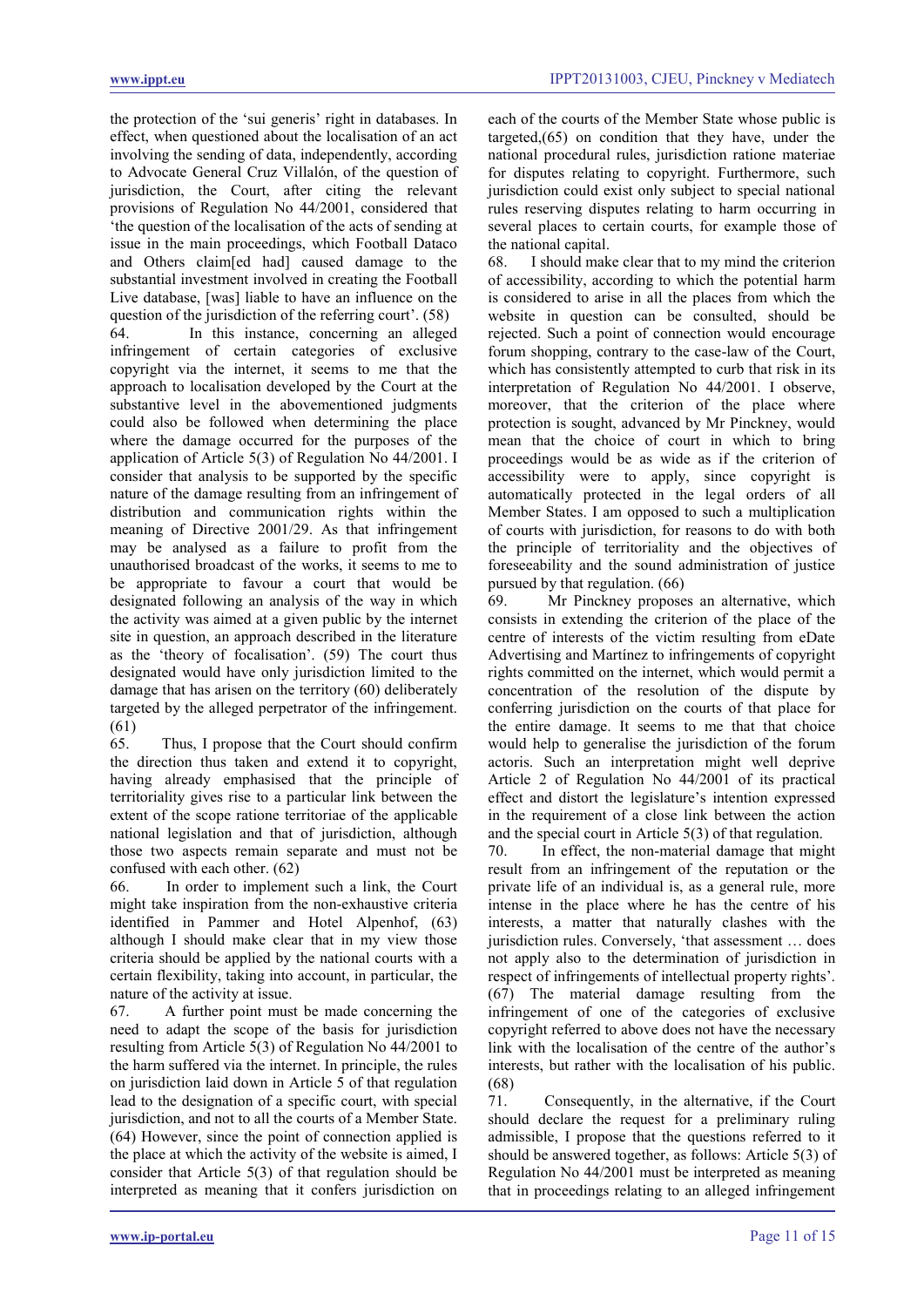of the exclusive distribution right by the online sale of material support media reproducing content protected by copyright or of the exclusive communication right by the placing online of dematerialised content, the person claiming to have been harmed may bring proceedings either before the courts of the place of establishment of the persons who sold the compact discs (CDs) online or placed the content online in order to seek compensation for all the damage suffered, or before the courts of the Member State at which the website in question aims its activity in order to seek compensation for the damage suffered on that territory.

# **V – Conclusion**

Consequently, I propose that the Court should declare that the request for a preliminary ruling submitted by the Cour de cassation (France) is inadmissible.

73. In the alternative, if the Court should declare the request for a preliminary ruling admissible, I propose that the questions for a preliminary ruling referred by the Cour de cassation be answered together, as follows: Article 5(3) of Council Regulation (EC) No 44/2001 of 22 December 2000 on jurisdiction and the recognition and enforcement of judgments in civil and commercial matters must be interpreted as meaning that in proceedings relating to an alleged infringement of the exclusive distribution right by the online sale of material support media reproducing content protected by copyright or of the exclusive communication right by the placing online of dematerialised content, the person claiming to have been harmed may bring proceedings either before the courts of the place of establishment of the persons who sold the compact discs (CDs) online or placed the content online in order to seek compensation for all the damage suffered, or before the courts of the Member State at which the website in question aims its activity in order to seek compensation for the damage suffered on that territory.

4 – Joined Cases C‑509/09 and C‑161/10 [2011] ECR  $I - 10269$ 

5 – I note that no substantial change was made to the relevant provisions at the time of the revision of Regulation No 44/2001 by Regulation (EU) No 1215/2012 of the European Parliament and of the Council of 12 December 2012 on jurisdiction and the recognition and enforcement of judgments in civil and commercial matters (OJ 2012 L 351, p. 1).

6 – The case-law on the interpretation of Article 5(3) of the Convention on Jurisdiction and the Enforcement of Judgments in Civil and Commercial Matters (OJ 1972 L 299, p. 32), as amended by the successive conventions relating to the accession of the new Member States to that convention, is also valid for the interpretation of the equivalent provisions of Regulation No 44/2001, as the Court observed in Case

C‑133/11 Folien Fischer and Fofitec [2012] ECR, paragraphs 31 and 32.

 $7 - OJ$  2001 L 167, p. 10. In view of the wording of the questions for a preliminary ruling, which refer only to copyright, the provisions relating to neighbouring rights have not been reproduced, although Mr Pinckney is likely to benefit from the protection provided for by certain of those provisions in his alleged capacity as performer of the songs in question.

8 – See, in particular, Case C‑197/10 Unió de Pagesos de Catalunya [2011] ECR I‑8495, paragraph 17 and the case-law cited.

9 – See, in particular, Case C‑571/10 Kamberaj [2012] ECR, paragraph 42 and the case-law cited.

10 – Since it is for the Court, as for all courts, to determine whether it has jurisdiction; Case C‑241/09 Fluxys [2010] ECR I‑12773, paragraph 31 and the case-law cited.

11 – See, in particular, Case C‑94/07 Raccanelli [2008] ECR I‑5939, paragraph 29.

12 – See, in particular, Joined Cases C‑92/09 and C‑ 93/09 Volker und Markus Schecke and Eifert [2010] ECR I-11063, paragraphs 40 to 42 and the case-law cited.

13 – See, in particular, Case C‑5/11 Donner [2012] ECR, paragraph 25.

14 – See, to that effect, J. Fawcett and P. Torremans, Intellectual Property and Private International Law, Oxford University Press, 2011, p. 561, No 10.86, and p. 564, No 10.95.

15 – That characterisation is supported by recital 29 in the preamble to Directive 2001/29, which contrasts online services and physical carriers, and is itself based on the 'Common declaration concerning Articles 6 and 7' of the WIPO Copyright Treaty (WCT) adopted in Geneva on 20 December 1996, approved on behalf of the European Union by Council Decision 2000/278/EC of 16 March 2000 (OJ 2000 L 89, p. 6).

16 – On the contrary, I do not believe that the Court's reasoning in Case C‑128/11 UsedSoft [2012] ECR can be transposed to the present case. In that judgment the Court considered that there is no need to distinguish between downloading a computer program from an internet site and its delivery on CD-ROM, as both of those processes come within the concept of 'distribution' within the meaning of Article 4 of Directive No 2009/24/EC of the European Parliament and of the Council of 23 April 2009 on the legal protection of computer programs (OJ 2009 L 111, p. 16). However, the Court had emphasised the specific nature of that solution in the context of that directive, which constitutes a lex specialis in relation to Directive 2001/29, which is relevant in the present case (paragraphs 51, 56 and 60 of the judgment).

17 – Case C‑607/11 [2013] ECR.

18 – According to Article 9(3) of the Convention on the Protection of Literary and Artistic Works signed in Berne on 9 September 1886, in the version following the amendment of 28 September 1979 ('the Berne

<sup>1 –</sup> Original language: French.

<sup>2 –</sup> OJ 2001 L 12, p. 1.

<sup>3 –</sup> Case C‑324/09 [2011] ECR I‑6001.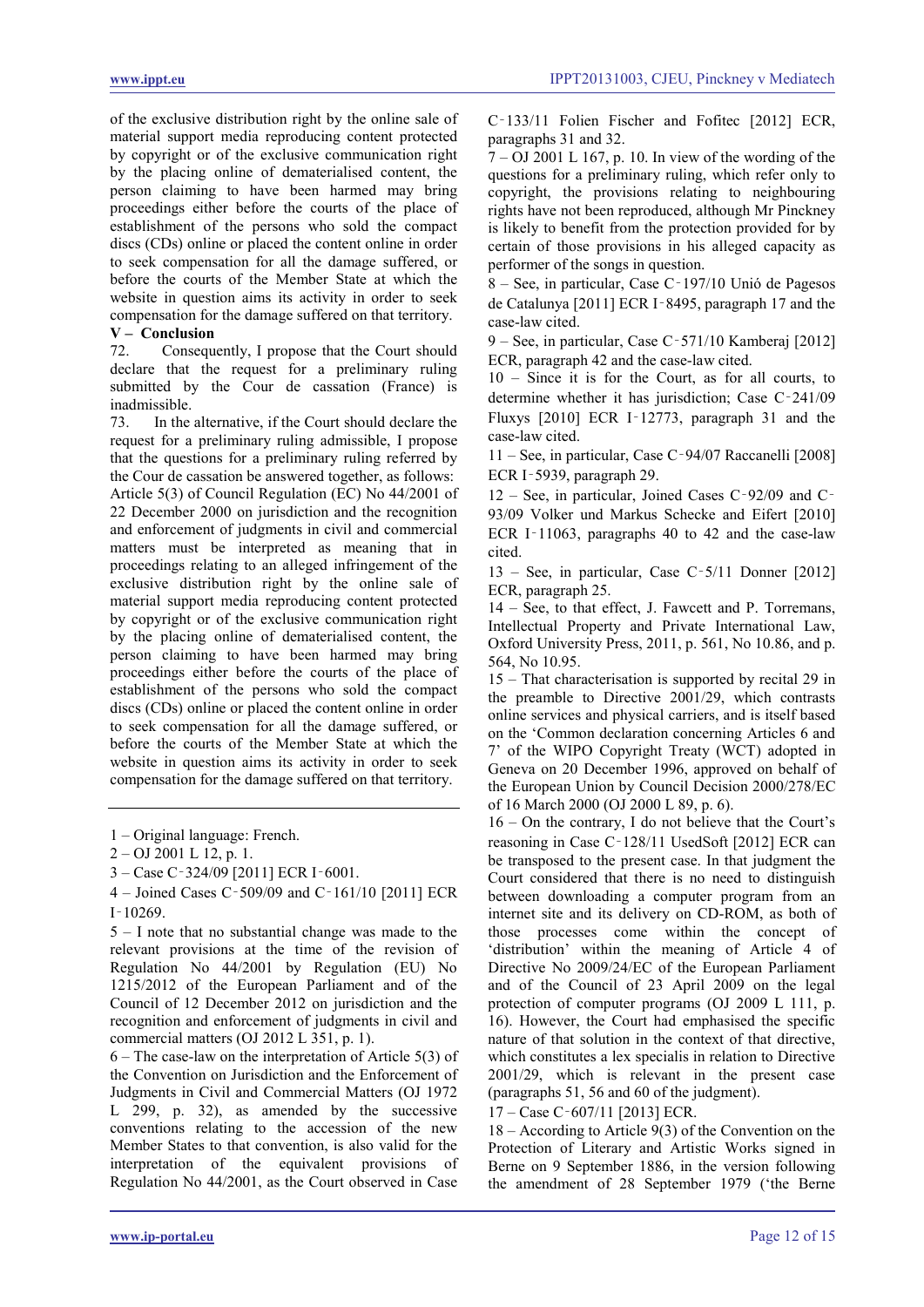Convention'), '[a]ny sound or visual recording shall be considered … a reproduction'. However, Article 5(1) of Directive 2001/29 exempts temporary acts of reproduction 'which are transient or incidental [and] an integral and essential part of a technological process' and 'which have no independent economic significance', subject to a condition relating to their purpose, which must be 'a transmission in a network between third parties by an intermediary' or 'a lawful use'.

19 – Case C‑5/08 Infopaq International [2009] ECR I‑ 6569, paragraph 51.

20 – See, to that effect, U. Magnus and P. Mankowski, European Commentaries on Private International Law, Brussels I Regulation, 2nd Ed., Sellier, Munich, 2012, No 226, p. 250. The internet allows the circulation of content beyond borders, but the act of transferring files itself may be localised. In the situation to which the Cour de cassation refers, the act of reproduction is of a 'technological' nature, in that it exists only for the purpose of another act, in this instance an act of communication that may be covered by Article 5(1) of Directive 2001/29.

21 – While the placing online of dematerialised content is in theory likely to require the production of a digital copy and also to be covered by the reproduction right, in so far as that reproduction is not covered by Article 5(1) of Directive 2001/29, as I explained at point 29 of this Opinion, I shall not examine this aspect further, as it is purely hypothetical by reference to the questions referred.

22 – Which distinguishes the placing on line of dematerialised content to the case, 'as in the present case, from the online sale of a material carrier medium' (emphasis added).

23 – See, in particular, Case C‑466/04 Acereda Herrera [2006] ECR I-5341, paragraph 51, and Case C-459/07 Elshani [2009] ECR I‑2759, paragraph 44.

24 – I would add that it is apparent from Mr Pinckney's appeal on a point of law, which is annexed to the request for a preliminary ruling, that Mr Pinckney did not rely before the French courts on the complicity of the Austrian company in the activities of the United Kingdom companies.

25 – Case C‑228/11 Melzer [2013] ECR.

26 – According to the words used by the Court in Case C‑18/93 Corsica Ferries [1994] ECR I‑1783, paragraph 14 and the case-law cited. See, in particular, by analogy, Volker und Markus Schecke and Eifert, paragraphs 41 and 42; Case C‑313/07 Kirtruna and Vigano [2008] ECR I‑7907, paragraphs 30 and 31; and also Case C‑567/07 Woningstichting Sint Servatius [2009] ECR I-9021, paragraphs 45 and 46.

27 – Case C‑523/10 Wintersteiger [2012] ECR.

28 – Within the meaning of Chapter III of Directive 96/9/EC of the European Parliament and of the Council of 11 March 1996 on the legal protection of databases (OJ 1996 L 77, p. 20), in Case C‑173/11 Football Dataco and Others [2012] ECR.

29 – See, illustrating the multiple interpretations of the Court's case-law, M.‑E. Ancel, 'Quel juge en matière de contrefaçon?', in C. Nourissat and É. Treppoz (ed.), Droit international privé et propriété intellectuelle, Ed. C. Nourissat and É. Treppoz, Lamy, 2010, p. 173; É. Treppoz, 'Droit européen de la propriété intellectuelle', RTDE 47 (4), October-December 2011, p. 847; T. Azzi, commentary on the judgment Cass. Civ. 1, 12 July 2012, No 11‑15.165, Journal du droit international (Clunet), No 1, January 2013, 2, No 22 et seq.

30 – The Polish Government refers to the universal nature of copyright protection in the EU, while Mr Pinckney and the Commission emphasise that the principle of territoriality is predominant in that matter.

31 – In spite of the harmonisation of certain of its aspects by the seven sectoral or general directives adopted in the EU in that area since 1991. See, on that subject, point 3 of the Opinion of Advocate General Mengozzi in Case C‑521/11 Amazon International Sales and Others, pending before the Court.

32 – In that judgment the Court, which had been requested to rule on a question relating to the localisation of an act of 're-utilisation' within the meaning of Article 7 of Directive 96/9, considered it necessary to reason jointly on the material and private international law levels.

33 – To my mind, such general jurisdiction does indeed exist in intellectual property matters, as suggested at paragraph 30 of Wintersteiger, where it was held that 'the territorial limitation of the protection of a national mark is not such as to exclude the international jurisdiction of courts other than the courts of the Member State in which that trade mark is registered'.

34 – OJ 2007 L 199, p. 40.

35 – That solution, which, according to recital 26 in the preamble to that regulation, is 'universally acknowledged', is consistent with that provided for in Article 5(2) of the Berne Convention.

36 – P. Huber and M. Illmer, Rome II Regulation, Sellier, Munich, 2011, Article 8, paragraphs 29 to 31 and 34, p. 241.

37 – See, in particular, with respect to copyright, Case C‑192/04 Lagardère Active Broadcast [2005] ECR I‑ 7199, paragraph 46. It should be added that regional rights regimes for intellectual property rights exist, such as the Community and Benelux trade marks.

38 – It being noted that it follows from Article 5(1) of the Berne Convention that foreign works and authors enjoy the same protection as national works and authors do.

39 – See, by analogy, Football Dataco and Others, paragraph 28.

40 – The Commission is currently studying the feasibility of revising EU copyright with respect, in particular, to territoriality (COM(2012) 789 final).

41 – Wintersteiger and Football Dataco and Others.

42 – See, concerning an infringement of an exclusive distribution right in the context of crossborder distance selling operations, Donner, and also, concerning an online infringement of a Community trade mark, L'Oréal and Others.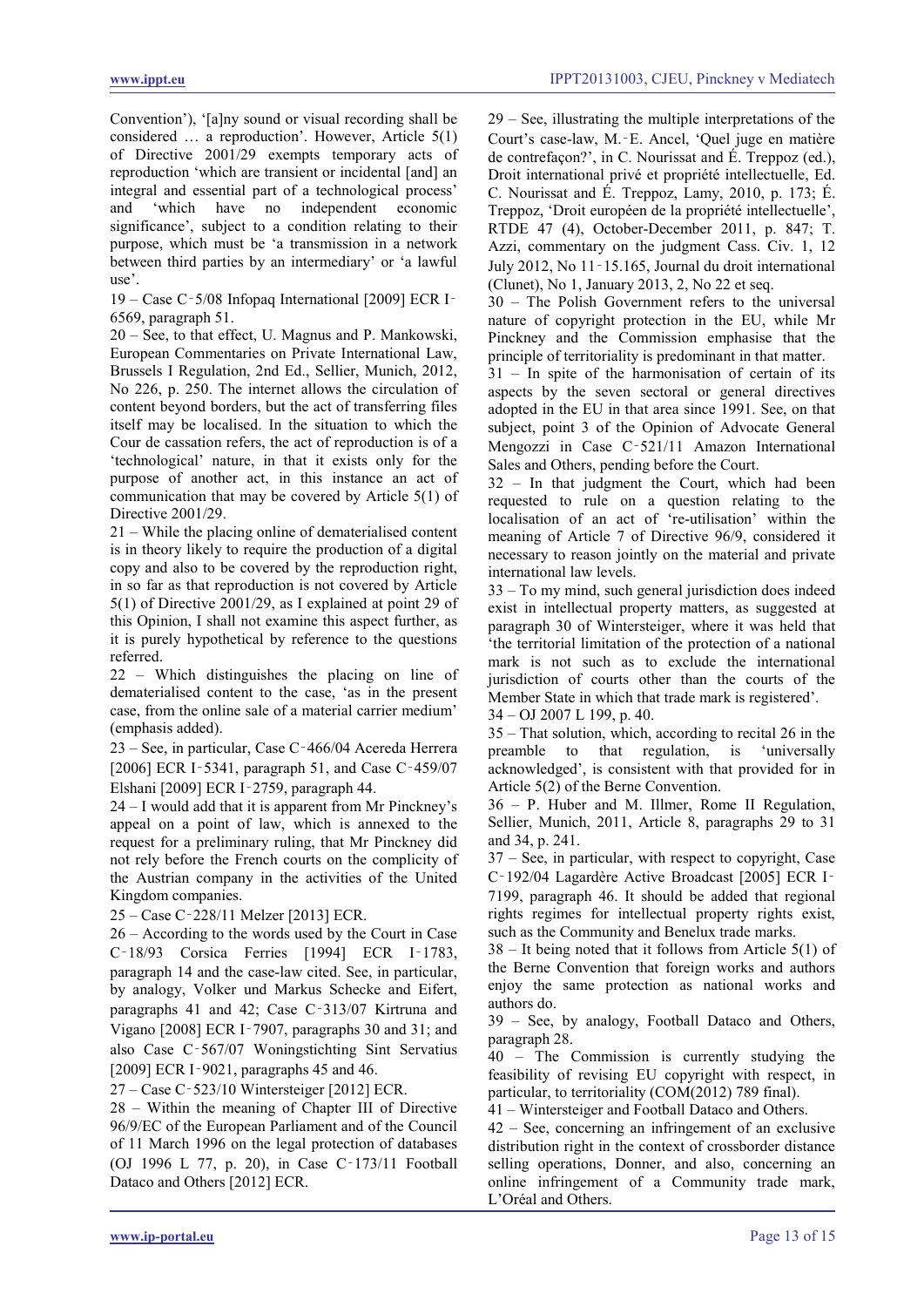43 – See, regarding radio broadcasting by cable and satellite, which in principle gives rise to the same location difficulties as the internet, the single point of connection adopted by the Community legislature in order to centralise the applicable law, is the control and responsibility of the related copyright in a State, Article 1(2)(b) of Council Directive 93/83/EEC of 27 September 1993 on the coordination of certain rules concerning copyright and rights related to copyright applicable to satellite broadcasting and cable retransmission (OJ 1993 L 248, p. 15).

44 – Thus, as regards infringement of the rights of personality, the Court adapted the criteria defined in Case C‑68/93 Shevilland Others [1995] ECR I‑415 to the particular features of broadcasting via the internet in eDate Advertising and Martínez.

45 – That option has been accepted since Case 21/76 Bier [1976] ECR 1735, paragraph 19, and has been repeated many times, notably in Folien Fischer and Fofitec, paragraphs 39 and 40.

46 – It will be recalled that it follows from Case C‑ 364/93 Marinari [1995] ECR I‑2719, paragraph 15, and Case C‑168/02 Kronhofer [2004] ECR I‑6009, paragraph 20, that the place of the 'place where the victim's assets are concentrated', in which the consequences of any economic damage are ultimately felt, is not the place in which the damage occurred.

47 – On the assumption that the technological process employed does indeed entail a reproduction.

48 – J. Fawcett and P. Torremans, op. cit., p. 575, No 10.157.

49 – This results from paragraph 25 of Shevill and Others and was confirmed in Wintersteiger, in spite of the principle of territoriality in relation to trade mark infringement (paragraph 30).

50 – Paragraph 37 of the judgment.

51 – Almost all the parties to the proceedings before the Court have suggested a different point of connection – Mr Pinckney alone has suggested three alternative definitions.

52 – See, in particular, in favour of jurisdiction solely by reason of the accessibility of the website through which the infringement of copyright occurred, in Sweden, the decision of the Svea hovrätt of 4 February 2008 (RH 2008:4); contra, in Germany, the decision of the Oberlandesgericht Köln (30.10.2007, GRUR-RR 2008, 71), requiring intentional direction of the activity of the website. For an account of the solutions applied in the United States, see J. Hörnle, 'The jurisdictional challenge of the Internet', in L. Edwards, Law and the Internet, Hart Publishing, Oxford, 2009, p. 143.

53 – Private international law on intellectual property, and copyright in particular, has been the source of great interest to writers for around the last 15 years, leading to the development of different methods of resolving conflicts as to jurisdiction. See, in particular, on alternative heads of jurisdiction to the residence of the defendant, the CLIP Principles of the European Group of the Max Planck Institute on the conflict of laws in intellectual property (Articles 2:202 and 2:203) and also the Principles Governing Jurisdiction, Choice of Law, and Judgments in Transnational Disputes relating to intellectual property adopted by the American Law Institute (ALI) (article 204), referred to, in particular, by A. Metzger, 'Jurisdiction in Cases Concerning Intellectual Property Infringements on the Internet', in S. Leible and A. Ohly, Intellectual Property and Private International Law, Mohr Siebeck, Tübingen, 2009, p. 251.

54 – See, concerning national and Community trade marks, L'Oréal and Others, paragraph 65; concerning an alleged infringement of an author's exclusive distribution right, Donner, paragraph 27; and also, regarding the infringement of the 'sui generis' right over a database, Football Dataco and Others, paragraph 39.

55 – Football Dataco and Others (paragraph 39).

56 – Since Donner dealt with crossborder furniture sales operations, while L'Oréal and Others and Football Dataco and Others related to online activities.

57 – For obvious reasons to do with the automatic nature of copyright protection, the criterion of the place of recording as the place where the damage occurred established by the Court for infringements of national trade marks via the internet in Wintersteiger, cannot be applied to infringements of copyright.

58 – Point 2 of the Opinion of Advocate General Cruz Villalón in Football Dataco and Others and paragraph 30 of that judgment.

59 – On this point, see also points 49 to 55 of my Opinion in Case C‑462/09 Stichting de Thuiskopie [2011] ECR I-5331.

60 – The extent of the jurisdiction of the courts of the place where the damage occurred is limited to damage that occurred on the territory of the Member State in question (Shevill and Others, paragraphs 28 and 30).

61 – Criterion defined at paragraph 39 of Football Dataco and Others.

62 – For analyses in the literature underlining the interest in taking a joint approach to these aspects, see, inter alia, H. Gaudemet‑Tallon, 'Droit international privé de la contrefaçon: aspects actuels', Recueil Dalloz, 2008, p. 725, paragraph 8; M. Vivant, Lamy Droit du Numérique, Lamy, 2012, No 2383; and Azzi, T., op. cit., paragraph 24.

63 – Joined Cases C‑585/08 and C‑144/09 Pammer and Hotel Alpenhof [2010] ECR I‑12527, paragraphs 78 to 89. Criteria as applied, in particular, at paragraphs 40 to 43 of Football Dataco and Others.

64 – With the exception of Article 5(6) of that regulation. See, to that effect, point 34 of my Opinion in Melzer.

65 – By definition, the direction of the activity of the website most often takes place to the public of a State than towards the public coming within a particular jurisdiction.

66 – See, for a criticism of such a connection, A. Lopez ‑Tarruella, 'The International Dimension of Google Activities: Private International Law and the Need of Legal Certainty', Google and the Law, Springer, The Hague, 2012, p. 329.